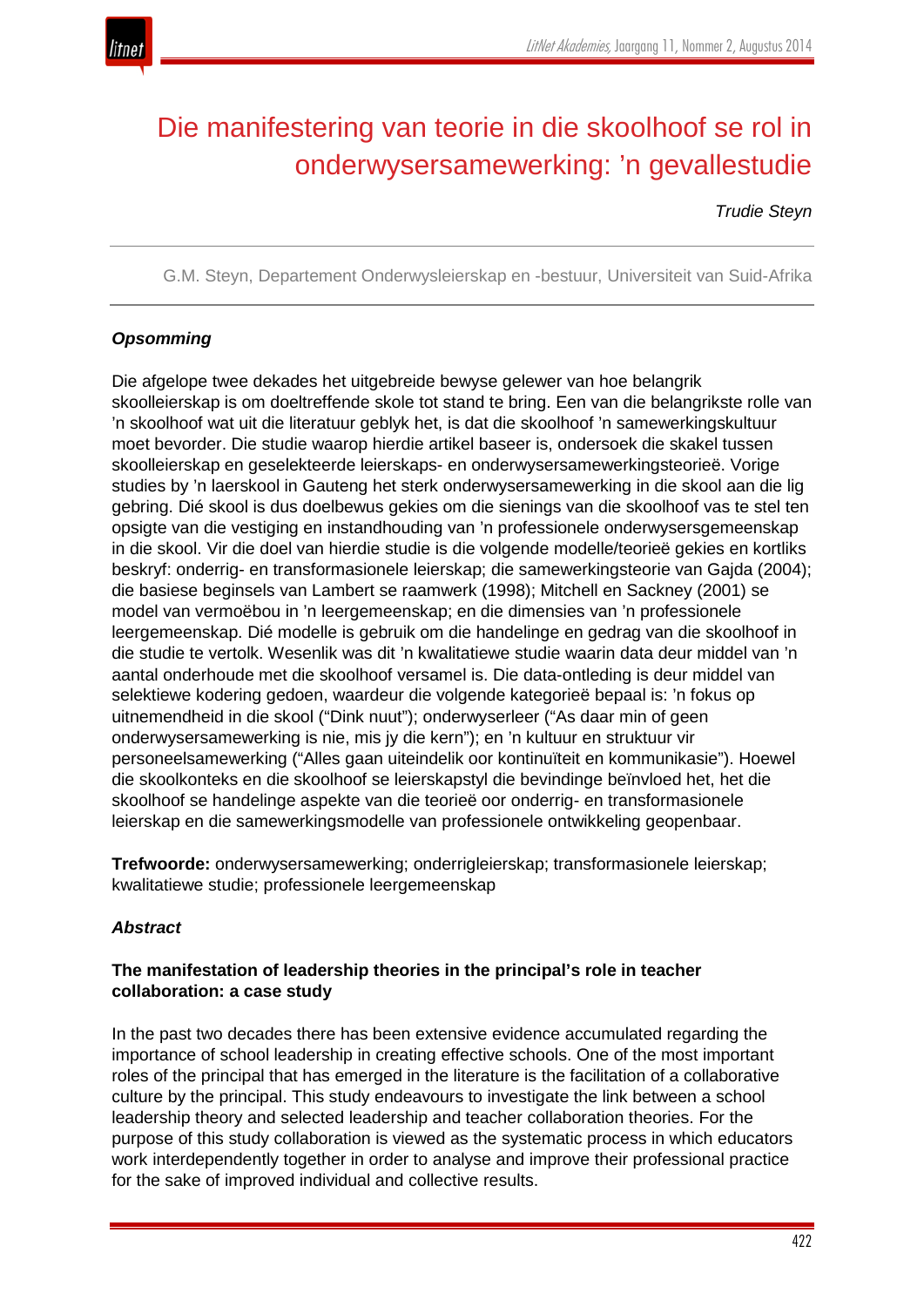

Previous studies at a primary school in Gauteng showed a strong presence of teacher collaboration in the school. This school was therefore purposefully selected to determine the views of the principal in establishing and maintaining a professional teacher community in the school. For the purpose of this study the following theories were used to interpret the actions and behaviours of the principal in the study: instructional and transformational leadership, Gajda's (2004) collaboration theory, the basic tenets of Lambert's Framework (1998), Mitchell and Sackney's (2001) model of building capacity of a learning community and the dimensions of a professional learning community.

Instructional leaders frame school goals, monitor the learning progress and support the learning culture by being visible and by providing instructional time and professional development opportunities for teachers in order to improve teaching and learning in the school environment. The main criticism of the instructional leadership model is its hierarchical, supervisory nature. The theories on transformational leadership suggest that leaders provide individualised support and encourage their followers to higher achievement levels through particular values they embrace and model, the expectations they set and their commitment and the vigour that they release to attain particular school goals.

Gajda (2004) provides the following five guiding principles of collaboration theory:

Principle 1: Collaboration is an imperative.

- Principle 2: Collaboration is known by many names.
- Principle 3: Collaboration is a journey, not a destination.
- Principle 4: With collaboration, the personal is as important as the procedural.

Principle 5: Collaboration develops in stages.

Lambert (1998) identifies five basic tenets in an attempt to have a clear understanding of what quality leadership means.

- 1. Leadership is not trait theory: "Leadership and leader are not the same".
- 2. Leadership is about learning that leads to constructive change.
- 3. Everyone has the potential and right to work as a leader.
- 4. Leading is a shared endeavour.
- 5. Leadership requires the redistribution of power and authority.

Mitchell and Sackney's model (2001) of capacity building for a learning community consists of building three pivotal capacities: personal, interpersonal, and organisational. The personal capacity is a mixture of all the embedded beliefs, values and professional knowledge and skills that teachers have and of the professional networks with which they associate. Building interpersonal capacity moves the focus from the individual person to the group. Organisational capacity starts with an awareness that structural arrangements can either remove or ensure isolation between teachers.

The last model in this study refers to the dimension of a professional learning community. The following five dimensions are identified (Hord 1997):

- 1. Supportive and shared leadership
- 2. Individual and collective learning
- 3. Shared values and vision
- 4. Supportive conditions
- 5. Shared personal practice.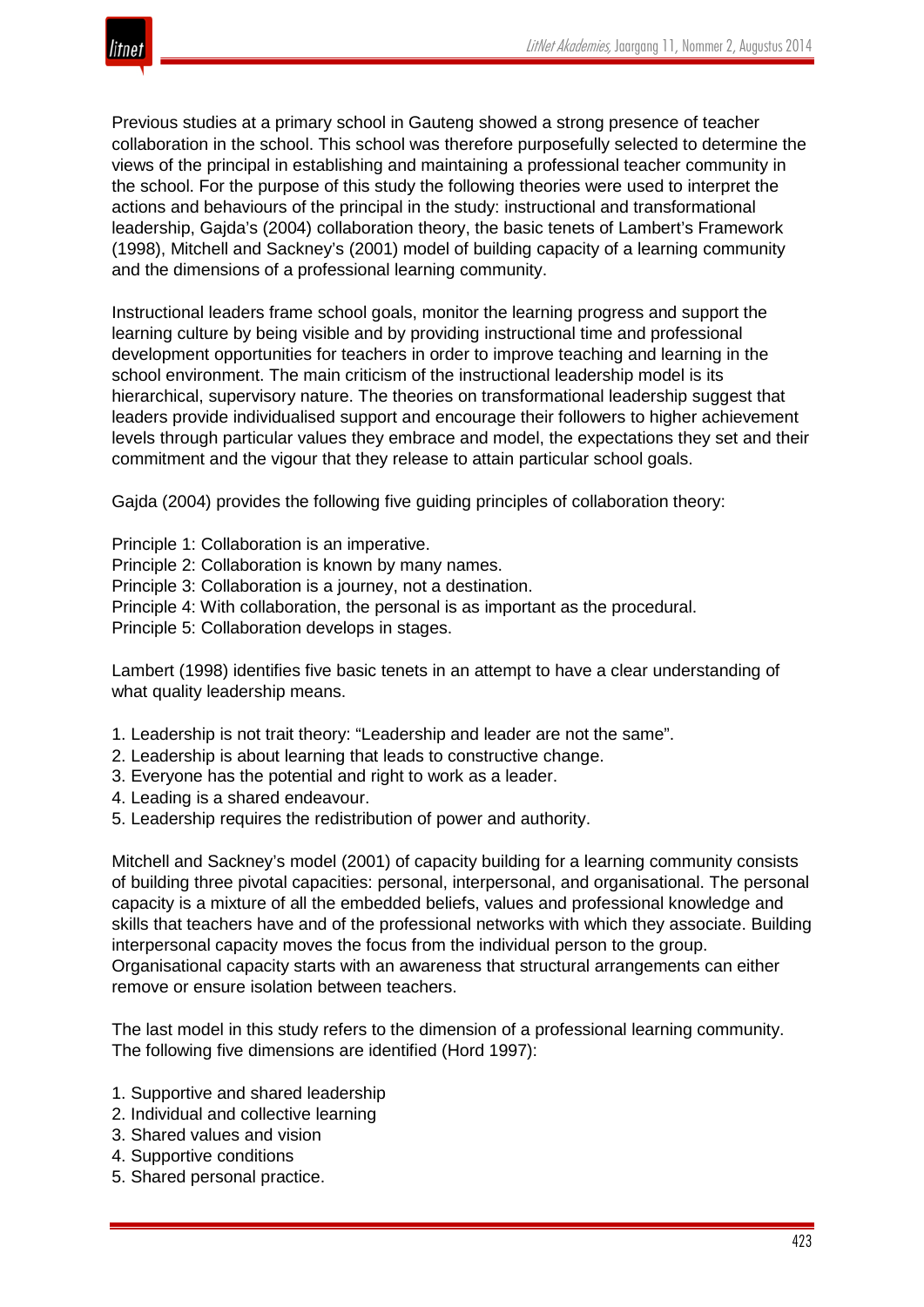A qualitative research design, in particular a case study, was used to explore the manifestation of leadership theories in the principal's role in teacher collaboration. Several interviews and follow-up interviews were conducted in 2012 and 2013. The focus of these interviews was on his leadership stance since he took office in 2010 and his role in initiating and supporting teacher collaboration. All interviews were recorded, transcribed and analysed and the data analysis was done by means of selective coding. Member checking through emails to the principal before and after the data were analysed, triangulation was done by employing leadership theories to corroborate evidence, prolonged engagement with the school's principal and rich and thick descriptions of the principal's views served as a means to validate the data. The following categories emerged from the data analysis:

1. A focus on excellence: "Think new". The principal in the study reviewed the vision and mission in his first year at the school, since he realised that this vision and mission would determine the direction in which the school developed. He was passionate in refocusing on the academics in the school. The principal's emphasis on excellence implied a paradigm shift in the school by inter alia changing the academic policy and structure in the school and instituting a second examination in the middle of the year. Although these changes did not initially make the principal popular among staff, he was convinced that it eventually worked effectively. The findings show that the principal articulated a clear focus on excellence in the school. As an instructional leader he clearly reframed the school's goal towards excellence and he carefully monitored certain processes to improve teaching and learning in the school environment. The theory of transformational leadership suggests that school leaders in particular encourage their followers to higher achievement levels through the expectations they set and their commitment and vigour that they release to attain particular goals. One of the dimensions of a professional learning community, shared values and vision was particularly prominent in this study.

2. Teacher learning: "If there is no or little teacher collaboration, you missed the point." According to the principal, classroom success depended 100% on teacher collaboration. He was adamant that teachers should share their intellectual property and stop the notion of competition among themselves. He viewed many teachers as experts and encouraged them to share their expertise for the sake of innovative practices. Shared leadership and instructional leadership are complementary approaches required to enhance teacher learning and student performance. This means that principals do not control operations in the school, but rather focus on using teachers' expertise and building teacher leadership for the sake of effective teacher collaboration in the school. Although the principal acknowledged the crucial role of teacher collaboration in the school, he also saw the necessity to initiate and control certain situations in achieving excellence and teacher collaboration. Building teacher collaboration through teacher leadership is also advocated by Gajda's model that shows that collaboration is an imperative and that with collaboration, the personal is as important as the procedural. Lambert (1998) asserts that leading is a shared endeavour, which means that all staff members are working together.

3. A culture and structure of staff collaboration: "Ultimately it is all about continuity and communication." The principal viewed it as his responsibility to create and monitor the necessary vertical and horizontal structures to ensure continuity and communication. It was, however, a challenge to schedule enough meetings in the school time table. He scheduled weekly meetings during the 45-minute assembly period, after school and breaks. Trust in the principal, in the system and among teachers was crucial for effective collaboration. Transforming schools into a learning community requires the shared and supportive leadership of a principal to create a school context in which teachers can continually learn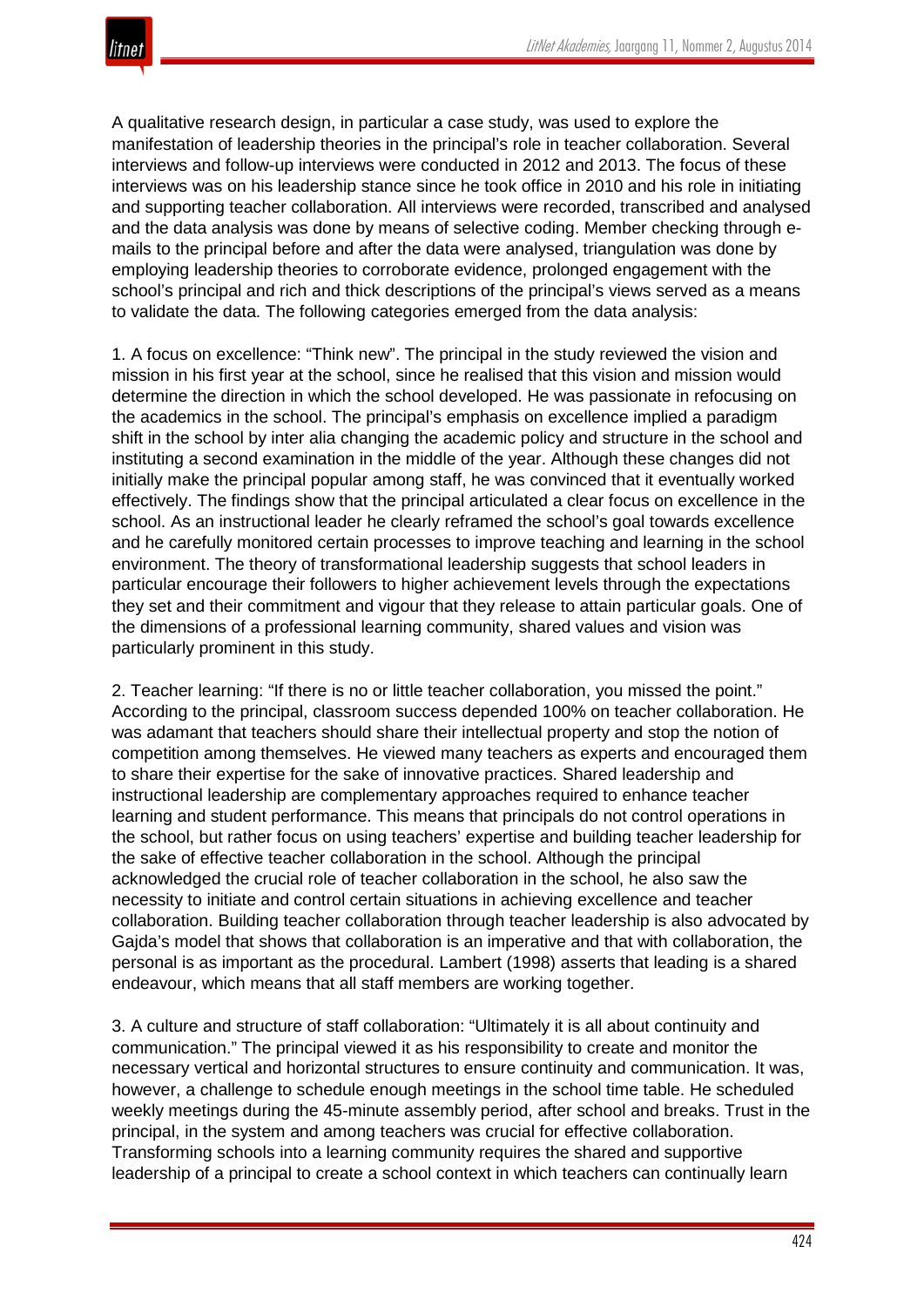

collectively. As indicated in this study the principal acted as an instructional leader since he was focused on and committed to teachers' professional learning and he distributed school leadership across the various teams in the school.

The theories about transformational leadership suggest that a principal should encourage his or her followers towards higher achievement levels through the expectations they set and their commitment to attaining particular goals which were also supported by this study. According to one of the dimensions in a professional learning community there are two supportive conditions for teacher collaboration: structural factors and human capabilities, which were also identified by the principal in the study. Considering Mitchell and Sackney's (2001) model of building capacity for a learning community the principal focused in particular on building interpersonal capacity when he shifted the focus from individual learning to team learning.

In conclusion, in developing collaboration in the school, the actions and behaviour of the principal in the study were supported by various leadership and collaborative learning models. He suggested strong leadership in articulating and sharing the vision for professional collaboration and a building wide focus on student learning. As indicated in the study, leadership is a crucial element in structuring teacher collaboration. Although the school context and the principal's leadership approach influenced the findings, the principal's actions revealed aspects of instructional and transformational leadership theories and collaborative models of professional development.

**Keywords**: teacher collaboration; instructional leadership; transformational leadership; qualitative study; professional learning community

## **1. Inleiding**<sup>1</sup>

Leierskap deur die skoolhoof word beskou as een van die onderwerpe op die terrein van die onderwys waaroor die meeste studies al gedoen is, aangesien dit skooldoeltreffendheid bevorder en verandering in skole stimuleer (DuFour en Marzano 2009:63; Flemming 2007:20; Heaney 2004:37; Gaspar 2010:27; Chenoweth 2009:38; Moller 2006:521; Olivier en Hipp 2006:506; Piccardi 2005:14; Supovitz, Sirinides en May 2010). Skoolhoofde word as invloedryk beskou, aangesien hulle daagliks die mees regstreekse kontak met onderwysers het en dus hulle klaskamerprestasie kan beïnvloed en vergroot (Dumas 2010:8; Outhouse 2012:1). Een van die belangrikste rolle van skoolhoofde is om 'n onderwysersamewerkingskultuur in hulle skole te skep en te bevorder (Heaney 2004:40; Moller 2006:521; Outhouse 2012:2). Hulle moet samewerkende spanne vir onderwysers instel en ondersteun wat professionele dialoog kan voer en gedeelde kennis oor onderwyser- en studenteleer kan ontwikkel (DuFour en Marzano 2009:66).

Verskeie studies toon dat onderwysers se invloedsfeer beperk is tot die vier mure van die klaskamer, terwyl geleenthede om met kollegas saam te werk beperk is (Darling-Hammond, Wei, Andree, Richardson en Orphanos 2009:57; Printy 2010:125; Center for Teaching Quality 2008:1). Deur samewerking word onderwysers beter toegerus om hul eie leer- en onderrigpraktyke te verbeter ter wille van verbeterde studenteprestasie (Brouwer 2011:7; Ertesvåg 2011:1; Fulton en Britton 2011:5; Goddard, Goddard en Tschannen-Moran 2008:878; Lockhorst, Van der Pol en Admiraal 2008:253; Nehring en Fitzsimons 2011:516).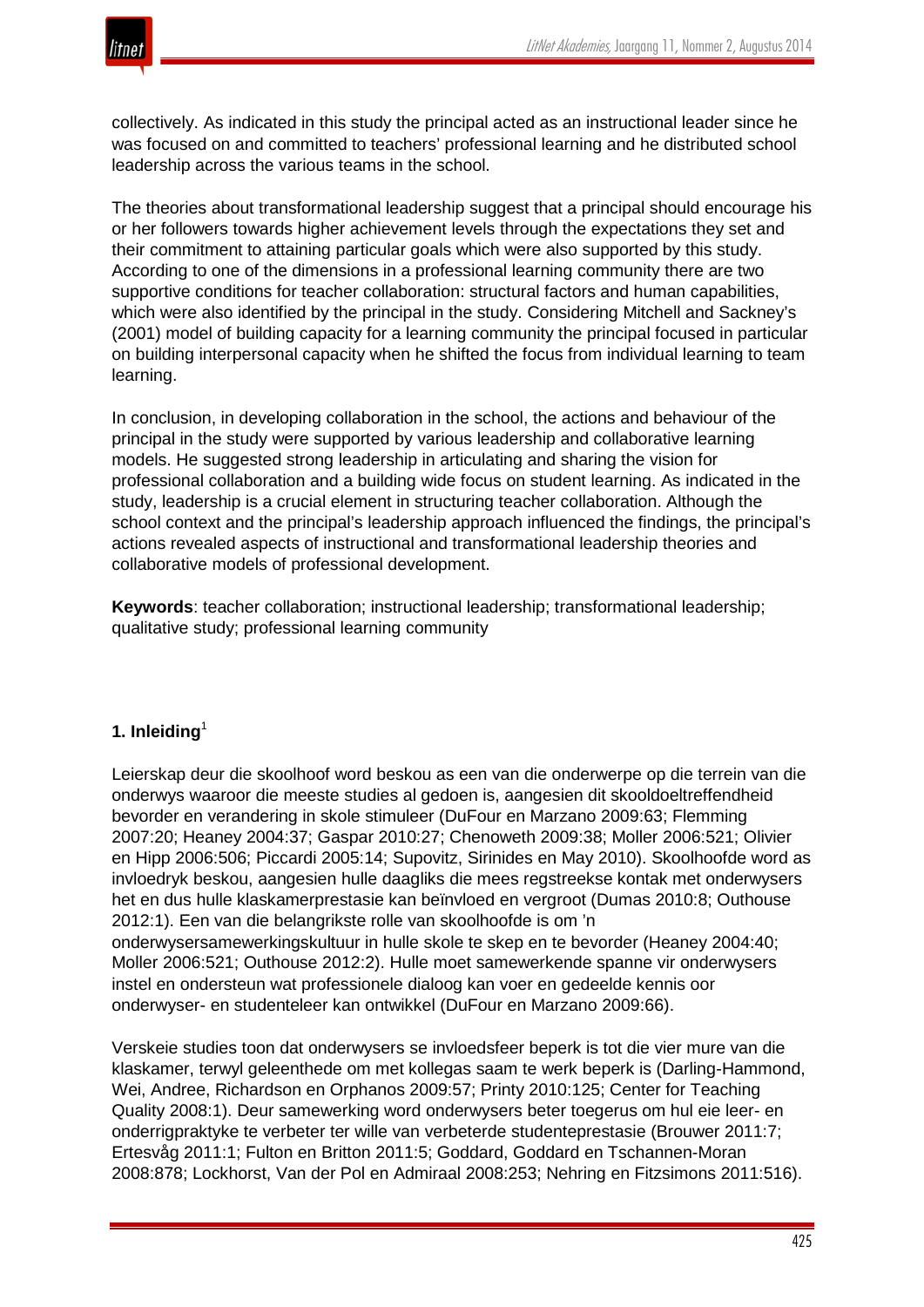

Om dus in die huidige behoeftes van studente te voorsien, moet hierdie tradisie van solopraktyk verander in 'n samewerkende praktyk waarin onderwysers voortdurend in spanne betrokke is ten einde hulle vaardighede en kennis te ontwikkel (Fulton en Britton 2011:5).

Onderwysersamewerking word bepleit, aangesien dit groot potensiaal het om onderwyseren skoolleer te bevorder deur geleenthede te bied om onderwysers se praktyk te verbeter (James, Dunning, Connolly en Elliott 2007:544; Maistry 2008:131; Piccardi 2005:9; Sigurðardóttir 2010:407). Vir die doel van hierdie studie word 'n onderwysersgemeenskap gedefinieer as 'n span samewerkende onderwysers wat hulle onderwysdoelwitte deel en daaroor debatteer, en wie se professionele praktyke dit vir hulle moontlik maak om hulle professionele kennis doeltreffend uit te bou ter wille van hul eie leer (Lockhorst e.a. 2008:255) en dié van hulle studente.

Min studies het nog gefokus op die stappe wat skoolleiers doen om onderwyserleergemeenskappe in hulle skole te begin, in stand te hou en te ondersteun (Gaspar 2010:8). Dit verg nie net dat onderwysers moet saamwerk nie, maar ook dat skoolleiers 'n belangrike rol in die proses moet speel (Flemming 2007:21; Louis, Dretzke en Walhstrom 2010:331). Skoolhoofde het bowendien 'n groter invloed op onderwyserspraktyk indien hulle met onderwysers saamwerk oor aangeleenthede wat hulle klaskamerpraktyk beïnvloed, insluitende met wie onderwysers saamwerk, wat hulle verantwoordelikhede is en watter ondersteuning hulle kry om nuwe professionele vaardighede te ontwikkel (Louis e.a. 2010:332; Printy 2010:113). Hierdie ondersoek poog om tot die korpus van kennis by te dra deur te beskryf hoe die handelinge van 'n skoolhoof in een bepaalde skool om onderwysersamewerking in die skool tot stand te bring, ooreenstem met of verskil van geselekteerde teorieë oor leierskap en onderwysersamewerking.

Ek het die skool leer ken uit my betrokkenheid by vorige studies wat by die skool gedoen is. Dié vorige studies het sterk leierskapsgedrag deur die skoolhoof uitgewys, asook 'n sterk verbintenis tot onderwysersamewerking ten einde onderrig en leer in die skool te verbeter. Die betrokke primêre skool is in 'n stedelike gebied geleë en het 1 750 leerders en 106 onderwysers, wat assistente insluit. Van dié onderwysers het 37 departementele poste beklee en die res beheerliggaamposte. Volgens die hoof was 10% kinders volledig vrygestel van skoolgelde. Hy het verder verduidelik: "Ons skool is in 'n goeie middelklasgemeenskap en al is ons skoolgelde redelik hoog, is die invordering daarvan besonder goed. Ons het ook baie goeie fondsinsamelingsprojekte wat help om die skoolfonds aan te vul." Die sentrale konsepte van die skool se visie fokus op studenteleer en professionele ontwikkeling. Hierdie studie, wat deel van 'n navorsingsprojek uitgemaak het, was nodig om 'n dieper insig te verkry in hoe die skoolhoof die leer en ontwikkeling van onderwysers en studente beïnvloed en hoe sy gedraginge en handelinge ooreenstem met bestaande leierskapsteorieë. Die skool se strewe na akademiese uitnemendheid en die sukses wat behaal is, word in Tabel 1 aangedui. In hierdie tabel word 'n vergelyking getref tussen die persentasies wat die verskillende grade in die skool vir die moedertaal en wiskunde behaal het en nasionale persentasies in die onderskeie leerareas (Republiek van Suid-Afrika 2013:3).

## **Tabel 1: 'n Vergelyking tussen die ANA- (Annual National Assessment-) uitslae van Skool A en die nasionale uitslae vir 2013**

| Afrikaans Skool A<br>%<br>Graad | <b>Afrikaans</b><br><b>Nasionaal %</b> | Wiskunde<br>Skool A % | Wiskunde<br><b>Nasionaal</b> % |
|---------------------------------|----------------------------------------|-----------------------|--------------------------------|
|---------------------------------|----------------------------------------|-----------------------|--------------------------------|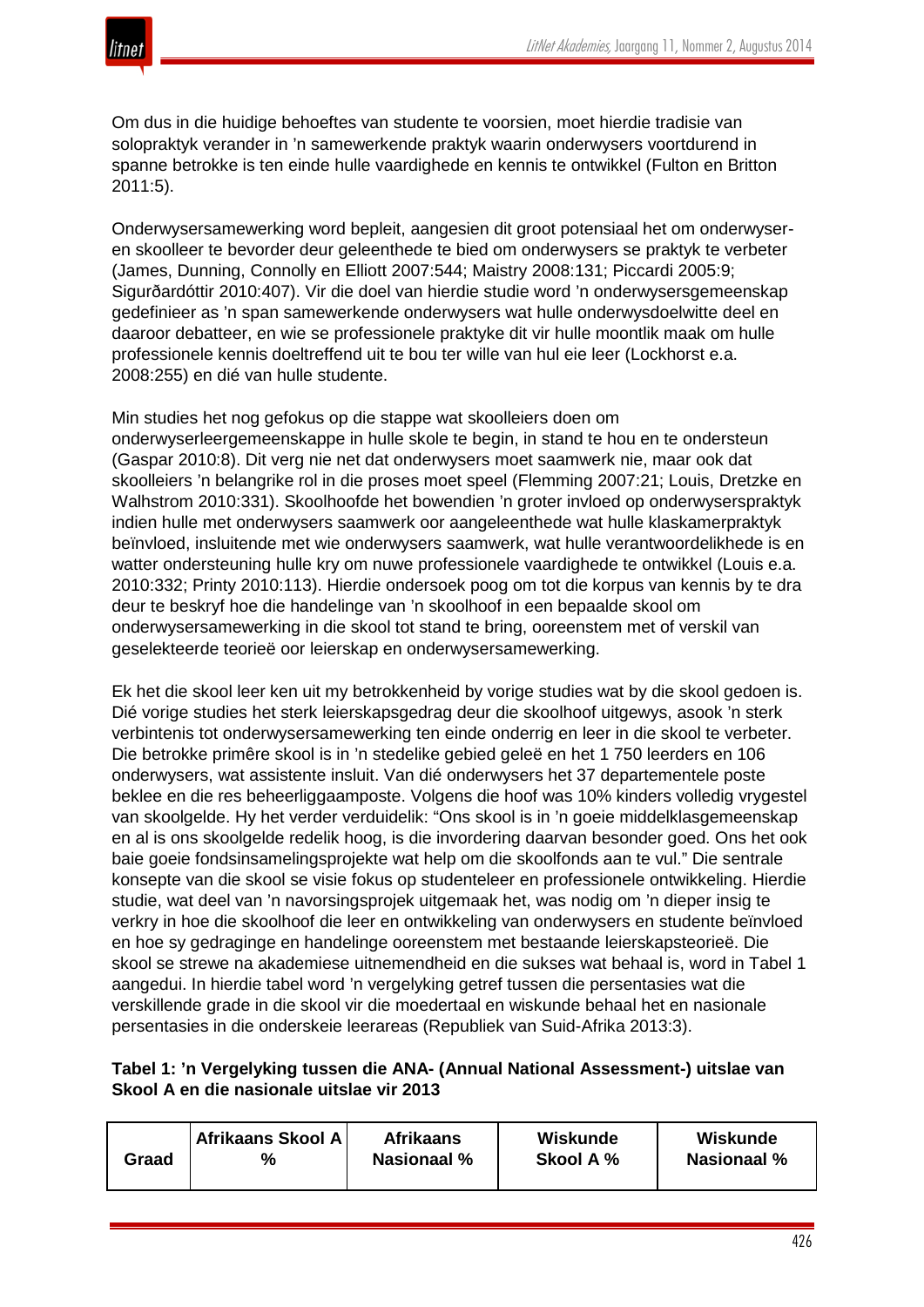

|   | 91 | 60 | 92 | 60 |
|---|----|----|----|----|
| 2 | 88 | 59 | 89 | 57 |
| 3 | 78 | 53 | 91 | 51 |
|   | 78 | 37 | 67 | 49 |
| 5 | 80 | 39 | 72 | 46 |
| 6 | 79 | 14 | 72 | 59 |

# **2. Konseptuele raamwerk**

Vroeëre studies oor leierskap het die teorieë van persoonlikheidstrekke, gedragsteorieë, mag-en-invloed-teorieë en gebeurlikheidsteorieë daargestel (Glasspool 2007:10; Kezar, Carducci en Contreras-McGavin 2006; Outhouse 2012:4,5). Gedurende die afgelope paar dekades het die literatuur oor onderwysleierskap hoofsaaklik op onderrigleierskap gekonsentreer, terwyl meer onlangse konseptualiserings benaderings soos transformasionele leierskap en gedeelde leierskap insluit (Gaspar 2010:27; McLaughlin en Talbert 2007:157; Williams 2010:93). Talle navorsers het aan die hand gedoen dat leierskap bestaan uit 'n netwerk waarin verskillende belanghebbendes, en nie net een individu alleen nie, 'n kardinale rol speel om die organisasie te ontwikkel en in stand te hou. Dit verklaar waarom konseptuele modelle van onderrigleierskap en transformasionele leierskap die grondslag uitmaak van die leierskaps- en leergemeenskapshandelinge wat nodig is om leergemeenskappe in organisasies te skep, te ontwikkel en in stand te hou (Gaspar 2010:27). Die rol van leierskap en leierskapsteorieë in die ondersteuning van 'n onderwysersgemeenskap word kortliks in die volgende afdelings verduidelik.

## *2.1 Onderrigleierskap en transformasionele leierskap*

Onderrigleiers formuleer skooldoelwitte, monitor die leervordering en ondersteun die leerkultuur deur sigbaar te wees en onderrigtyd en geleenthede vir professionele ontwikkeling aan onderwysers te verskaf ten einde onderrig en leer in die skoolomgewing te verbeter (Gaspar 2010:27; Prytula 2013:5). Die belangrikste kritiek teen die transaksionele leierskapmodel is die hiërargiese, toesighoudende aard daarvan (Prytula 2013:5). Aangesien leierskap op skoolvlak eerder gedeel en plat geag word, het transformasionele leierskap as reaksie op hierdie kritiek na vore getree (Hallinger 2003:337). Die teorieë oor transformasionele leierskap doen aan die hand dat leiers geïndividualiseerde steun bied en hul volgelinge tot hoër prestasievlakke aanspoor deur bepaalde waardes wat hulle aanhang en uitleef, die verwagtinge wat hulle stel, hulle verbintenis tot die bereiking van bepaalde skooldoelwitte en die energie wat hulle vrystel om dit te bereik (Gaspar 2010:27; Hallinger 2003:337; Middlehurst 2008:336; Prytula 2013:7). Dit is veral transformasionele leiers se charisma wat 'n skoolomgewing van omgee en vertroue onder personeel bevorder (Printy 2010:115; Sağnak 2010:1145), wat 'n opregte belangstelling in die ontwikkeling en welsyn van andere openbaar (Norris, Barnett, Basom en Yerkes 2002:77), wat intellektuele stimulasie gee (Katz en Earl 2010:32; Van Eeden, Cilliers en Van Deventer 2008:225) en wat poog om te voorsien in die emosionele behoeftes van volgelinge (Sağnak 2010:1137; Robbins en Decenzo 2007:249; Van Eeden e.a. 2008:225).

In hierdie ondersoek steun ek op teorieë van opvoedkundige leierskap wat die ontwikkeling ondersteun van onderwysersamewerking waarin onderwyserleer aanvullend tot studenteleer is en dus fokus ek in die volgende afdelings op 'n keuse van benaderings tot samewerking.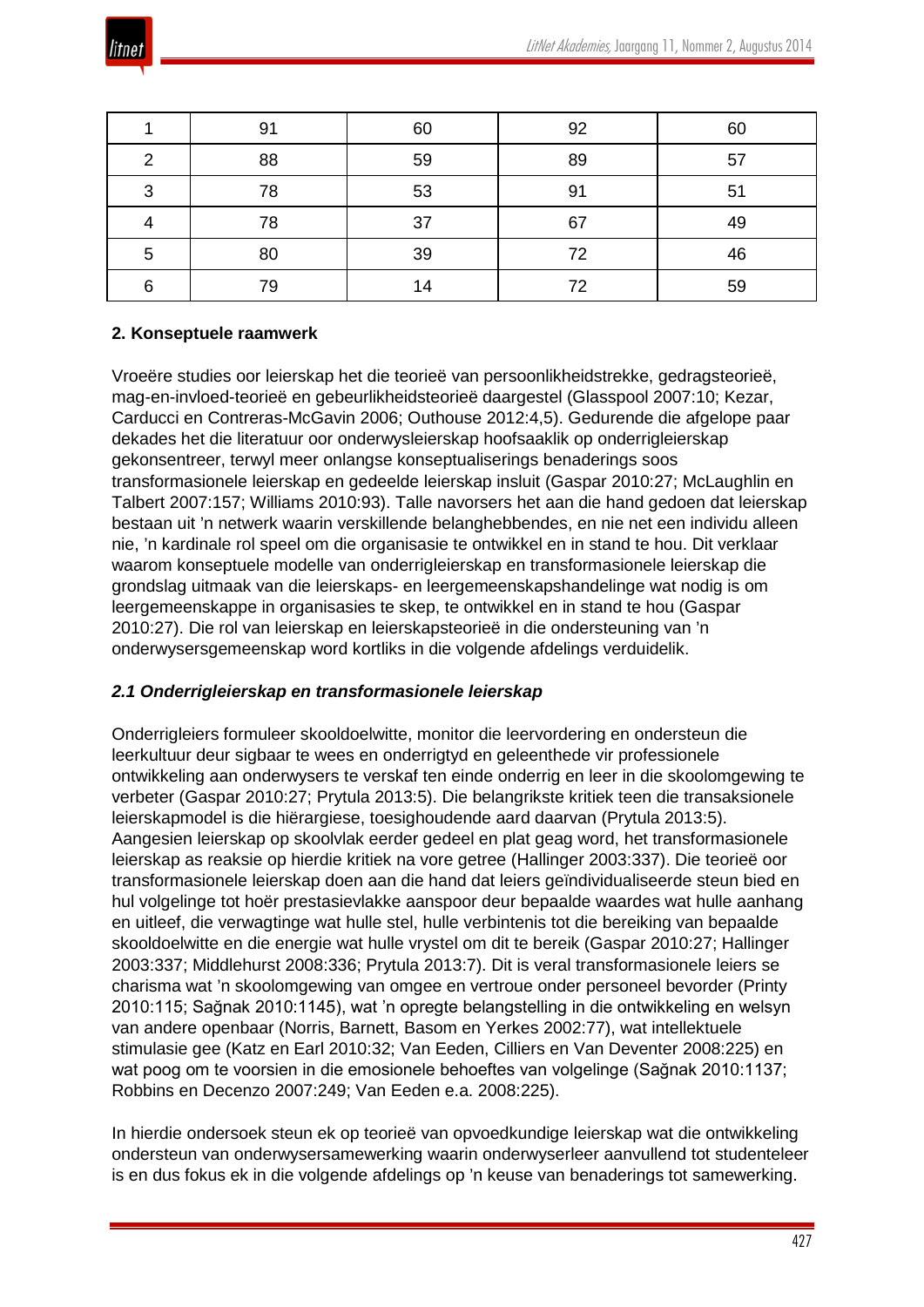

Om die rol van leierskap in onderwysersamewerking te verstaan, is dit nodig om kortliks modelle van onderwysersamewerking, basiese beginsels van onderwysersamewerking, vermoëbou vir 'n onderwysersgemeenskap en dimensies van professionele leergemeenskappe soos in die literatuur verduidelik, in oënskou te neem.

# *2.2 Teoretiese raamwerk vir onderwysersamewerking*

Verskeie teoretiese modelle wat onderwysersamewerking definieer en beskryf, is al ontwikkel (Chappuis, Chappuis en Stiggins 2009; Katz en Earl 2010; Hord 1997; Hord 2004). Studies het ook die belangrikheid van samewerking in skole en die sleutelrol van die skoolhoof om dit te bewerkstellig en in stand te hou, aan die lig gebring (Dumas 2010; Gaspar 2012; Williams 2010). Die samewerkingsteorieë vind toepassing wanneer 'n groep beroepslui saamwerk om 'n strategiese vennootskap tot stand te bring wat op gedeelde waardes en oortuigings berus (Gajda 2004). Vir die doel van hierdie ondersoek word samewerking beskou as die stelselmatige proses waarin opvoeders interafhanklik gesamentlik werk ten einde hulle professionele praktyk te ontleed en te verbeter ter wille van verbeterde individuele en kollektiewe resultate (Gaspar 2012:5).

Gajda (2004) stel die volgende vyf leidende beginsels van die samewerkingsteorie:

- Beginsel 1: Samewerking is gebiedend (Gajda 2004:67). Daar is 'n toenemende noodsaak dat beroepslui saamwerk om ingewikkelde vraagstukke op te los. Deur dit te doen word skaars hulpbronne aangewend om die gedeelde visie te bereik, wat nie sou kon geskied het as mense onafhanklik gewerk het nie (Gajda (2004:67).
- Beginsel 2: Samewerking staan onder baie name bekend (Gajda 2004:67). Die terme wat gebruik word om samewerking te beskryf, is uitgebreid en sluit onder meer die volgende in: *gemeenskapspraktyk*(*community of practice*) (Wenger 1998); *professionele leergemeenskap* (*professional learning community)*(Hord 1997); *onderwysergemeenskap* (*teacher community*) (Lockhorst e.a. 2008) en *leerorganisasie*(*learning organisation*) (Senge 1990).
- Beginsel 3: Samewerking is 'n reis, nie 'n bestemming nie (Gajda 2004:69). Baie samewerkingsteoretici voer aan dat samewerking op 'n kontinuum van lae na hoë integrasie geskied. Die intensiteit van die vennootskap se proses, struktuur en doel hang van die mate van integrasie af (Gajda 2004:69).
- Beginsel 4: In samewerking is die persoonlike net so belangrik as die prosedurele (Gajda 2004:69). Samewerking tussen spanlede hang af van positiewe persoonlike verhoudinge en emosionele bande. Eers wanneer personeellede ywer, tyd en energie aan die ontwikkeling van 'n funksionerende en toeganklike kommunikasiestelsel bestee, kan vertroue tussen lede ontwikkel. Dit is egter moontlik dat interpersoonlike konflik kan voorkom wanneer die vlak van integrasie en professionele betrokkenheid styg (Gajda 2004:69).
- Beginsel 5: Samewerking ontwikkel in stadia (Gajda 2004:70). Die fases van spanbou sluit vorming (*forming*), stoei-en-roei (*storming*), normering (*norming*) en prestasie (*performing*) in (Everard en Morris 1996:162, 163). As spanne eers 'n missie en strategiese planne, geskikte kommunikasiestelsels en besluitnemingstrukture ontwikkel het, gaan hulle die prestasiefase binne (Gajda 2004:70).

## *2.3 Grondbeginsels van onderwysersamewerking*

Aangesien leierskap so 'n belangrike rol in onderwysersamewerking speel, word die vyf grondbeginsels van Lambert (1998) gebruik in 'n poging om 'n duidelike begrip te vorm van wat leierskap van gehalte beteken.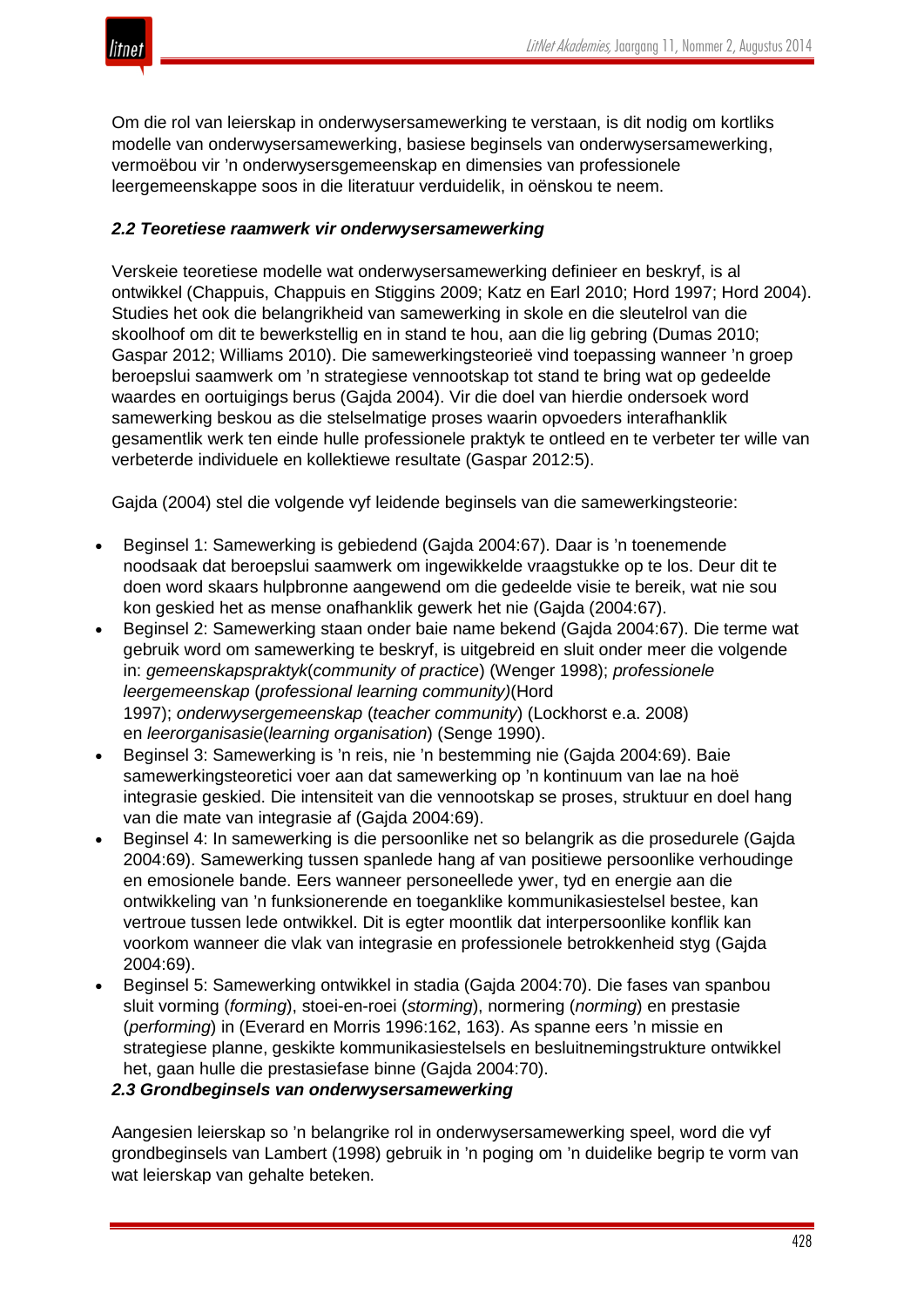

- 1. Leierskapsteorie is nie die teorie van persoonlikheidstrekke nie: "Leadership and leader are not the same", wat beteken dat leierskap by verskillende individue ontwikkel op grond van die kontekste en situasies waarin hulle geplaas word (Lambert 1998:8).
- 2. Leierskap het te doen met leer wat tot konstruktiewe verandering lei (Lambert 1998:9). Wesenlik vergemaklik leierskap verandering (Dumas 2010:20), wat weer nederigheid vereis (Trompenaars en Voerman 2010:33) in 'n leier se benadering en 'n voortdurende strewe om te verbeter. Hierdie gesindhede lê ten grondslag aan die tweede grondbeginsel van Lambert se raamwerk. Hoewel outoritêre situasies kan voorkom, vereis leierskap oorwegend 'n gesindheid van leer, nederigheid, hoë verwagtings en volharding (Dumas 2010:22).
- 3. Elkeen het die potensiaal en reg om as leier te werk (Lambert 1998:9). Daar is twee kritieke aannames in hierdie stelling: personeel het die vermoë en is geregtig daarop om leiers te wees en as sodanig te werk (Dumas 2010:23). Hierdie grondbeginsel in Lambert se raamwerk het 'n paar praktiese implikasies (Dumas 2010:23): (i) Onderwysers moet in doeltreffende spanne gegroepeer word ter wille van doeltreffende samewerking. (ii) Aangewese leiers moet die inherente bevoegdheid van onderwysers om as leiers op te tree aanvaar. (iii) Die nodige geleenthede vir personeelbetrokkenheid by besluitneming word verwag, aangemoedig en geskep. (iv) Leierskapspanne word bemagtig om die nodige besluite oor wat hulle raak, te neem. (v) Strukture is opgerig vir die rotasie van leierskapsverantwoordelikhede tussen personeellede.
- 4. Om leiding te gee is 'n gedeelde onderneming (Lambert 1998:9), wat beteken dat alle personeellede saamwerk. Kollegialiteit, kollektiewe werk en 'n omgewing van samewerking is kardinaal vir leierskap in die Lambert-raamwerk (Dumas 2010:25).
- 5. Leierskap vereis die herverdeling van mag en gesag (Lambert 1998:9), wat die werksdefinisie van leierskap drasties verander (Dumas 2010:26). As sodanig word skoolhoofde as "leiers van leiers" beskou (Dumas 2010:27). Wesenlik is "onderrigleier" die gepaste titel vir 'n onderwyser, terwyl die skoolhoof geag word die leier van leiers te wees.

Die oorweging van leierskap volgens die vyf grondbeginsels van Lambert se model plaas die bespreking van die rol van skoolhoofde om 'n omgewing van samewerking te skep in 'n nuwe konteks (Dumas 2010:28).

# *2.4 Vermoëbou vir 'n onderwysersgemeenskap*

Die laaste model wat vir hierdie studie gebruik is, is die model van vermoëbou vir 'n leergemeenskap (Mitchell en Sackney 2001). Dit behels die uitbou van drie kardinale vermoëns: persoonlik, interpersoonlik en organisatories.

Uit die gesigspunt van skole is persoonlike vermoë 'n mengsel van al die ingebedde oortuigings, waardes en professionele kennis en vaardighede wat onderwysers het en van al die professionele netwerke waarmee hulle hulle assosieer. Aangesien mense geesdriftig raak oor hulle eie verwysingsraamwerk, "the trick of reconstructing knowledge is to find areas of passion and then to move deeper into those areas" (Mitchell en Sackney 2001). Interpersoonlike vermoëbou verskuif die fokus van die individu na die groep. Die kern hiervan is kollegiale verhoudinge en kollektiewe praktyk. Dit beteken dat om professionele kennis te konstrueer "is no longer the solitary pursuit of one individual" (Mitchell en Sackney 2001). Inteendeel, dit is 'n ingewikkelde proses van onderhandeling waarin verskillende mense met verskillende persoonlike style en emosies, verskillende begeertes en behoeftes, en verskillende kennis en vaardigheidsbasisse moet saamwerk. As sodanig het die skoolklimaat waarin mense werk, 'n enorme uitwerking op die internalisering van norme en verwagtinge in die skool. Die totstandbrenging van 'n samewerkingspan vereis 'n bepaalde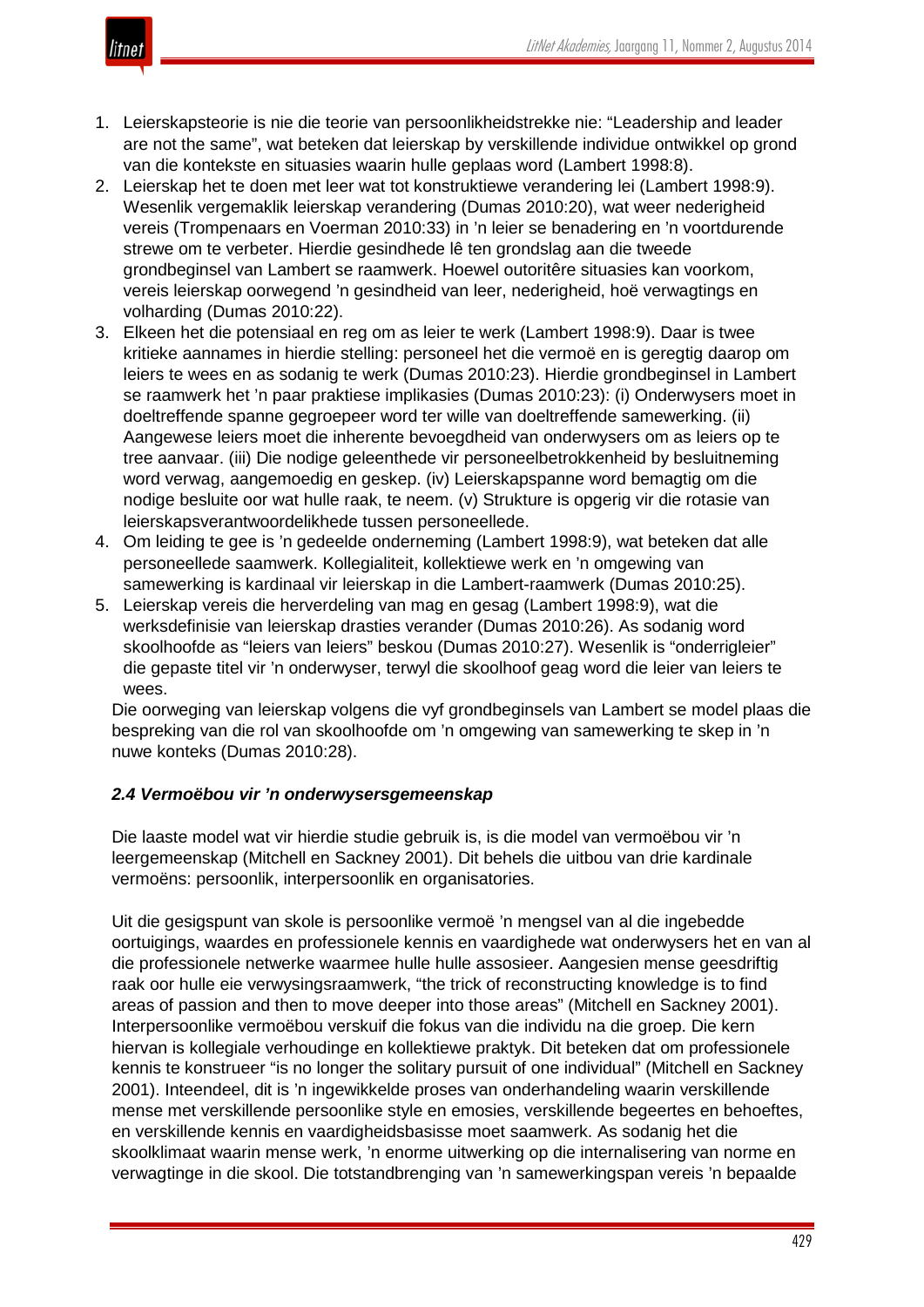

soort kommunikasie wat individue aanmoedig "to engage in collective inquiry and to develop shared understandings about purposes, values, and commitments and to generate new directions for professional practice within the school" (Mitchell en Sackney 2001). Aangesien nuwe praktyke en gedeelde betekenisse nie maklik ontwikkel nie, kan verwag word dat samewerking deur die verskillende fases ontwikkel wat spanontwikkeling kenmerk.

Volgens die model van Mitchell en Sackney (2001) het die laaste vermoë te doen met die bou van organisatoriese vermoë. Dié vermoë begin met 'n bewustheid dat strukturele reëlings óf isolasie tussen onderwysers kan verwyder, óf "can slam doors shut and keep people away from one another" (Mitchell en Sackney 2001). Dit impliseer dat die persoonlike en interpersoonlike vermoë indringend beïnvloed word deur die tipes organisasies waarin individue werk. Vanuit 'n skoolgesigspunt het 'n leergemeenskap 'n unieke soort organisasiestruktuur nodig wat verskil van dié wat in talle skole bestaan. Tradisionele strukture het dikwels onderwysers geïsoleer en kontak tussen hulle tot die minimum beperk, en het ook weerstand en 'n verdedigende houding onder onderwysers veroorsaak, wat nie bevorderlik vir die totstandkoming van 'n leergemeenskap is nie.

Mitchell en Sackney (2001) meen dat die eerste skeidsmure wat vanuit 'n strukturele oogpunt afgebreek moet word, dié is wat in die denke van die individue bestaan. So 'n gesindheid bevorder nie professionele leer of verbetering nie. Die nodige strukturele reëlings moet getref word om te verseker dat beroepslui met mekaar kontak maak. As voldoende vertroue eers in 'n skool ontwikkel het, kan dit dialoog tussen personeellede aan die gang sit en die toestande wat 'n negatiewe uitwerking op professionele leerspanne het, verminder of uit die weg ruim. Volgens Mitchell en Sackney (2001) is 'n kritieke strukturele reëling dié van grootskaalse en voortdurende investering in professionele ontwikkeling. Die model doen ook 'n leergemeenskap deur horisontale stratifikasie aan die hand. So 'n reëling verseker dat skoolhoofde as fasiliteerders optree, eerder as mense wat beheerfunksies uitoefen. Leierskap word ook deur die hele skool gedeel, met verskillende individue wat leierskapsrolle in verskillende situasies aanvaar.

## *2.5 Dimensies van 'n professionele leergemeenskap*

Modelle van professionele leer wat onderwysersamewerking bevorder, skep strukture wat onderwyserisolasie verwyder en onderwysers aanmoedig om saam te werk ten einde gedeelde doelwitte vir studenteleer te bereik (Piccardi 2005:6; Williams 2010:139). 'n Literatuuroorsig toon die volgende kritieke eienskappe van doeltreffende onderwyserleergemeenskappe:

- Ondersteunende en gedeelde leierskap: Die transformasie van skole tot leergemeenskappe verg leierskap van skoolhoofde ten einde 'n skoolomgewing te skep wat bevorderlik daarvoor is en dit ondersteun en waarin onderwysers deurlopend kollektief kan leer (Fulton en Britton 2011:14; Hord 1997:2; Hord 2004:8; Cranston 2009:2; Hargreaves 2007:187; Katz en Earl 2010:27; Stoll, Bolam, Mcmahon, Wallace en Thomas 2006:235; Richardson 2009:29; Williams 2010:4). Chappuis e.a. (2009:57) en Outhouse (2012:6) stel voor dat skoolhoofde 'n kultuurverskuiwing teweeg moet bring deur die belangrikheid van onderwysers as leerders te beklemtoon.
- Individuele en kollektiewe leer: Kollektiewe leer in die professionele leergemeenskap het te doen met die manier waarop onderwysers gesamentlik werk deur beroepsinligting te deel en onderrigstrategieë toe te pas om studenteleer te verbeter (Blacklock 2009:135; Katz en Earl 2010:27).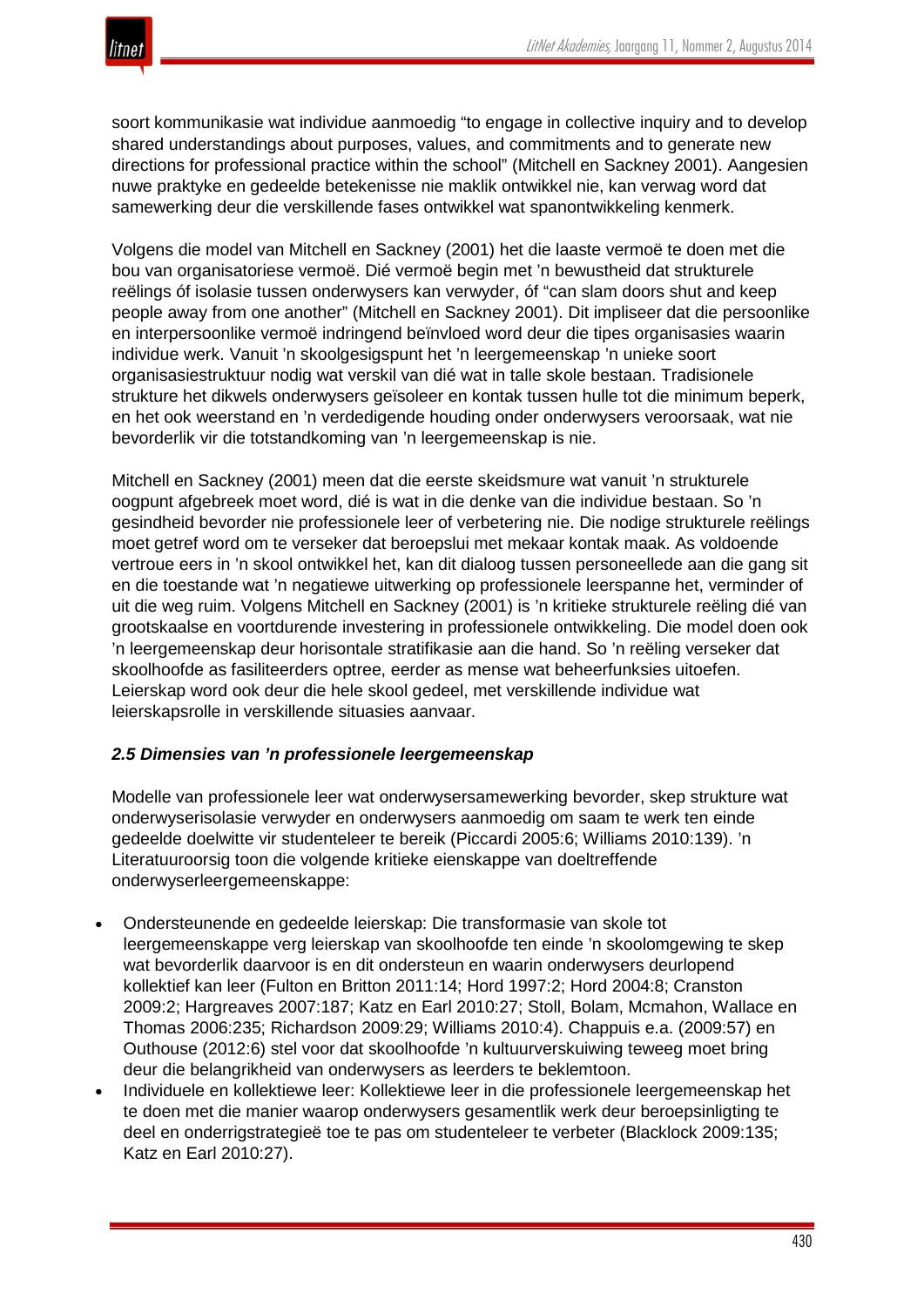

- Gedeelde waardes en visie: Om 'n visie te deel is 'n gedagtebeeld van wat van kritieke belang vir sowel die individu as die skool is (Hord 2004:8; Greer 2012:8; Katz en Earl 2010:27). Onderwysers het 'n duidelike en sterk fokus nodig op die uiteindelike doel van die verbetering van hulle praktyk ter wille van verbeterde studenteleer (Fulton en Britton 2011:14). Die studie deur Fulton en Britton (2011:14) toon dat gedeelde waardes en 'n visie die mees kritieke faktore is vir doeltreffende samewerking tussen onderwysers. Dit impliseer onderwysers se opregte verbintenis tot die verbetering van studente se leer en hulle gewilligheid om dit te doen (Greer 2012:8).
- Ondersteunende toestande: Hord (2007:10) identifiseer twee aspekte van ondersteunende toestande: (1) strukturele en fisiese faktore en (2) menslike vermoëns. Reëlings soos geskeduleerde vergadertye, gedragsnorme, strukture wat onderwyserisolasie verminder, beskikbaarheid van hulpbronne en gepaste kommunikasiestrukture is nodig (Chenoweth 2009:41;Fulton en Britton 2011:14; Greer 2012:8; Katz en Earl 2010:28; Williams 2010:18). Dit kos tyd vir onderwysers om vertroue, 'n gemeenskaplike taal en norme te bou wat die span sal laat funksioneer (Fulton en Britton 2011:15). Dit impliseer die volgende kenmerke by onderwysers: bevorderlike verhoudings, wat 'n gemeenskaplike taal, vertroue en respek onder kollegas insluit, en gepaste kognitiewe en professionele vaardighede wat samewerkende leer moontlik sal maak (Fulton en Britton 2011:7; Hord 1997:4; Katz en Earl 2010:28).
- Gedeelde persoonlike praktyk: 'n Gepaste leeromgewing waarin onderwysers kan saamwerk, is nodig (Hord 2004:11). Onderwysers moet gereeld mekaar se klaskamers besoek en waarnemings bespreek (Hord 1997:4; Greer 2012: 8). Ook hier is wedersydse respek en vertroue fundamentele elemente wat nodig is om so 'n kultuur doeltreffend te maak (Cranston 2009:10; Fulton en Britton 2011:7).

## **3. Navorsingsmetodologie**

Die bepaalde skool is doelbewus gekies vanweë die skool se klem op onderwysersamewerking. 'n Vorige studie oor die sosialisering van die nuwe skoolhoof het die skoolhoof se groot invloed op die inisiëring van samewerkende leer in die skool aangedui. Die studie waarop hierdie artikel gebaseer is, en wat deel uitmaak van 'n groter navorsingsprojek, bou dus voort op vroeëre studies by die skool (Steyn 2013a; Steyn 2013b; Steyn 2013c). Vir hierdie ondersoek het ek gekonsentreer op die manifestering van geselekteerde teorieë oor leierskap en onderwysersamewerking in die skoolhoof se handelinge en gedrag om samewerkende onderwyserpraktyk in die skool te ontwikkel. Aangesien uitgebreide navorsing oor onderwysersamewerking, en in die besonder die rol van leierskap, nog nie gedoen is nie, het ek gepoog om aan die skoolhoof 'n stem te gee met betrekking tot sy handelinge om onderwysersamewerking te lei.

'n Kwalitatiewe navorsingsontwerp – spesifiek 'n beskrywende, enkele gevallestudie – is gebruik om 'n enkele begrensde stelsel te ondersoek ten einde 'n diepgaande insig te verkry in die verskynsel van hoe die skoolhoof die leisels van onderwysersamewerking in die betrokke skool vasgehou het (Gaspar 2010:38; Greer 2012:6). Hierdie ondersoek is in die konstruksionistiese/vertolkende paradigma geplaas, aangesien dit gemik is op die ondersoek van die manier waarop die skoolhoof sy leierskapsrol in onderwysergemeenskappe in die skool vertolk en sin daaraan gegee het (Denzin en Lincoln 2008:31; Gribich 2013:7). In 2012 en 2013 het ek op vooraf ooreengekome tye individuele onderhoude met die skoolhoof in sy kantoor gevoer. Op een uitsondering na is al die onderhoude in Afrikaans gevoer. Aangesien die betrokke onderhoud Engelse konsepte en konstrukte behels het, het die skoolhoof, wat 'n Engelsonderwyser was, aangebied om die betrokke onderhoud in Engels te doen. Die vrae het hoofsaaklik om die volgende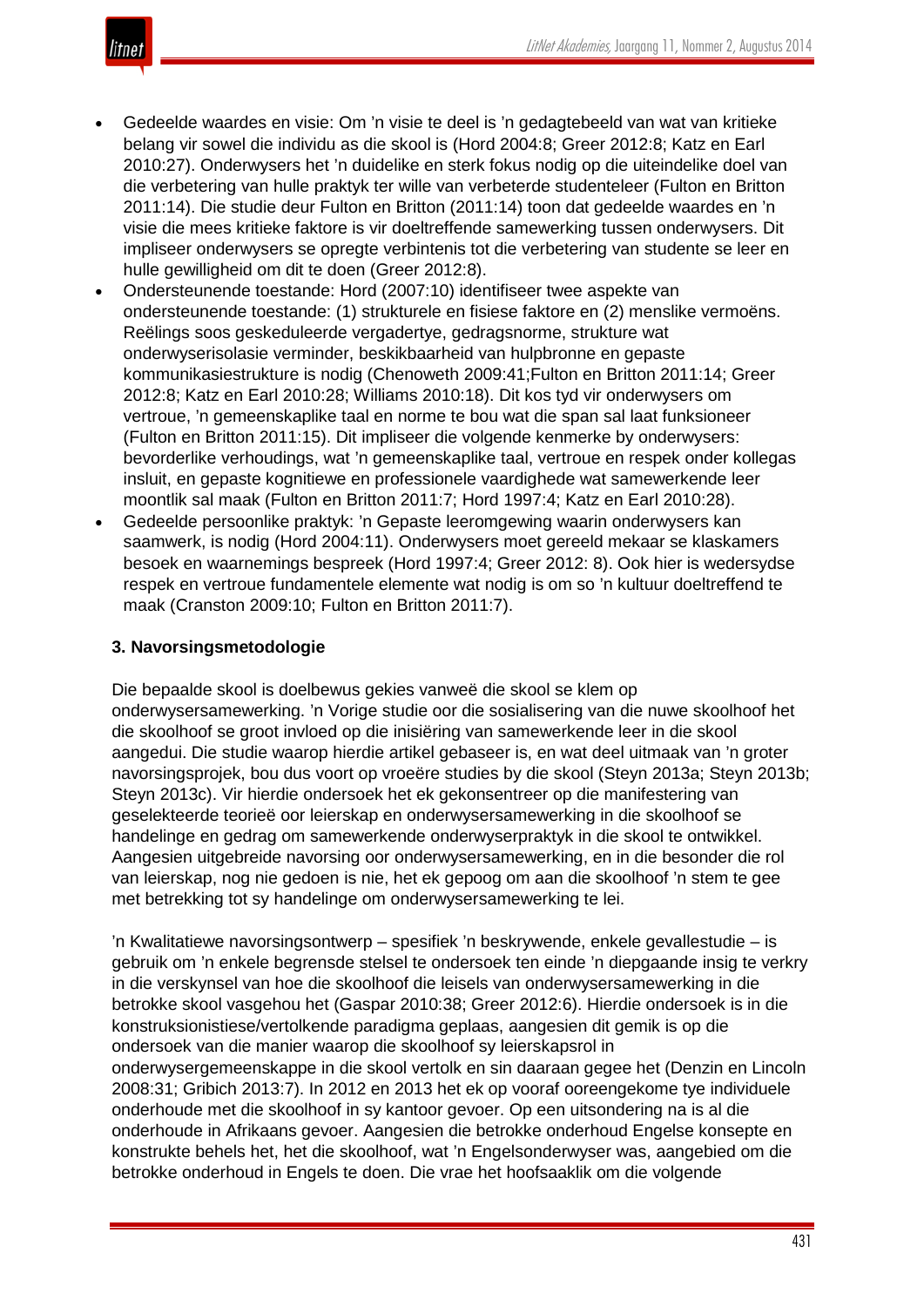

aangeleenthede gewentel: sy leierskapsrol om 'n fokus in die skool te vernuwe en sy rol in die inisiëring en ondersteuning van onderwysersamewerking.

Al die ingesamelde data is opgeneem, getranskribeer en ontleed. Die Engelse onderhoud is vertaal, met inagneming van die idioom waarin dit gedoen is. Die data-ontleding is deur middel van selektiewe kodering gedoen (Creswell 2007:240), waarin kodes stelselmatig en deduktief ten opsigte van die verskynsel geïdentifiseer is; dit is leierskapspraktyk om skooluitnemendheid te verkry deur onderwysersamewerking. Hoewel dit nie die bedoeling was toe die literatuuroorsig gedoen is nie, het dit by verstek tot "a priori-kodering" gelei (Nieuwenhuis 2010a:60). Mense se leefwêreld hang van menslike kennis af, wat beteken dat a priori-kennis die vertolking van 'n bepaalde verskynsel beïnvloed (Nieuwenhuis 2010a:60). Dit verklaar ook waarom sleutelkenmerke van doeltreffende onderwyserleergemeenskappe wat deur Katz en Earl (2010) geïdentifiseer is, in die kodering en ontleding van die data gebruik is. Die a priori-kategorieë (Nieuwenhuis 2010b:107) wat in die kodering gebruik is, is gebruik om die bestaande teorie van onderwysersamewerking in die skool te "toets". Die strategieë om die data te valideer, het die volgende ingesluit: lidkontrole deur middel van e-posse aan die skoolhoof voordat en nadat die data ontleed is; triangulering (*triangulation)* deur die literatuur en teorieë te gebruik om getuienis te staaf; 'n aantal afsprake met die skoolhoof; en ryk en digte (*thick*) beskrywings van die skoolhoof se sieninge (Creswell 2007:207,208; Saldaňa 2009:28).

Etiese klaring vir die studie is deur die Gautengse Onderwysdepartement en die Universiteit van Suid-Afrika verleen. Die skoolhoof het ook vrywillig ingestem om aan die studie deel te neem en sy betrokkenheid na hierdie ondersoek uit te brei.

# **4. Bevindings**

Die skoolhoof, wat in 2010 die amp aanvaar het, het hom aanvanklik met die skoolkultuur vertroud gemaak voordat hy veranderinge aangebring het. Die bevindings dui daarop dat die skoolhoof 'n sleutelrol gespeel het in die organisering en monitering van onderwysersamewerking in die skool. Dit was veral die isolasie van onderwysers wat hom bekommer het. Hierdie bekommernis het gelei tot 'n skerper fokus op onderwyserleer en akademiese prestasie by studente. By die ontleding van die data het die fokus geval op hoe bogenoemde geselekteerde teorieë in die skoolhoof se handelinge en gedrag gerealiseer is om onderwysersamewerking in die skool te ontwikkel. Die volgende kategorieë het uit die data-ontleding aan die lig gekom: 'n fokus op uitnemendheid in die skool ("Dink nuut"); onderwyserleer ("As daar min of geen onderwysersamewerking is nie, mis jy die kern") en 'n kultuur en struktuur vir personeelsamewerking ("Alles gaan uiteindelik oor kontinuïteit en kommunikasie").

## *4.1 'n Fokus op uitnemendheid in die skool: "Dink nuut"*

Die eerste stap na uitnemendheid in 'n skool is om 'n gedeelde visie te skep wat primêr op onderrig en leer fokus (Fulton en Britton 2010:37; Nehring en Fitzsimons 2011:515). 'n Gedeelde visie is 'n gedagtebeeld van wat van kritieke belang vir sowel die individu as die skool is (Hord 2004:8; Greer 2012:8). Volgens Fulton en Britton (2010:47) is 'n gedeelde visie met sy gemeenskaplike waardes die belangrikste vereiste vir onderwysersamewerking. 'n Gedeelde visie word deur veral leierskap en verskillende horisontale en vertikale spanvergaderings ontwikkel (Blacklock 2009:334). Dit word geopenbaar as 'n kollektief duidelike begrip van wat geslaagde studenteleer uitmaak en personeellede moet gesamentlik werk om uitdagings rakende die gemeenskaplike visie die hoof te bied. Dit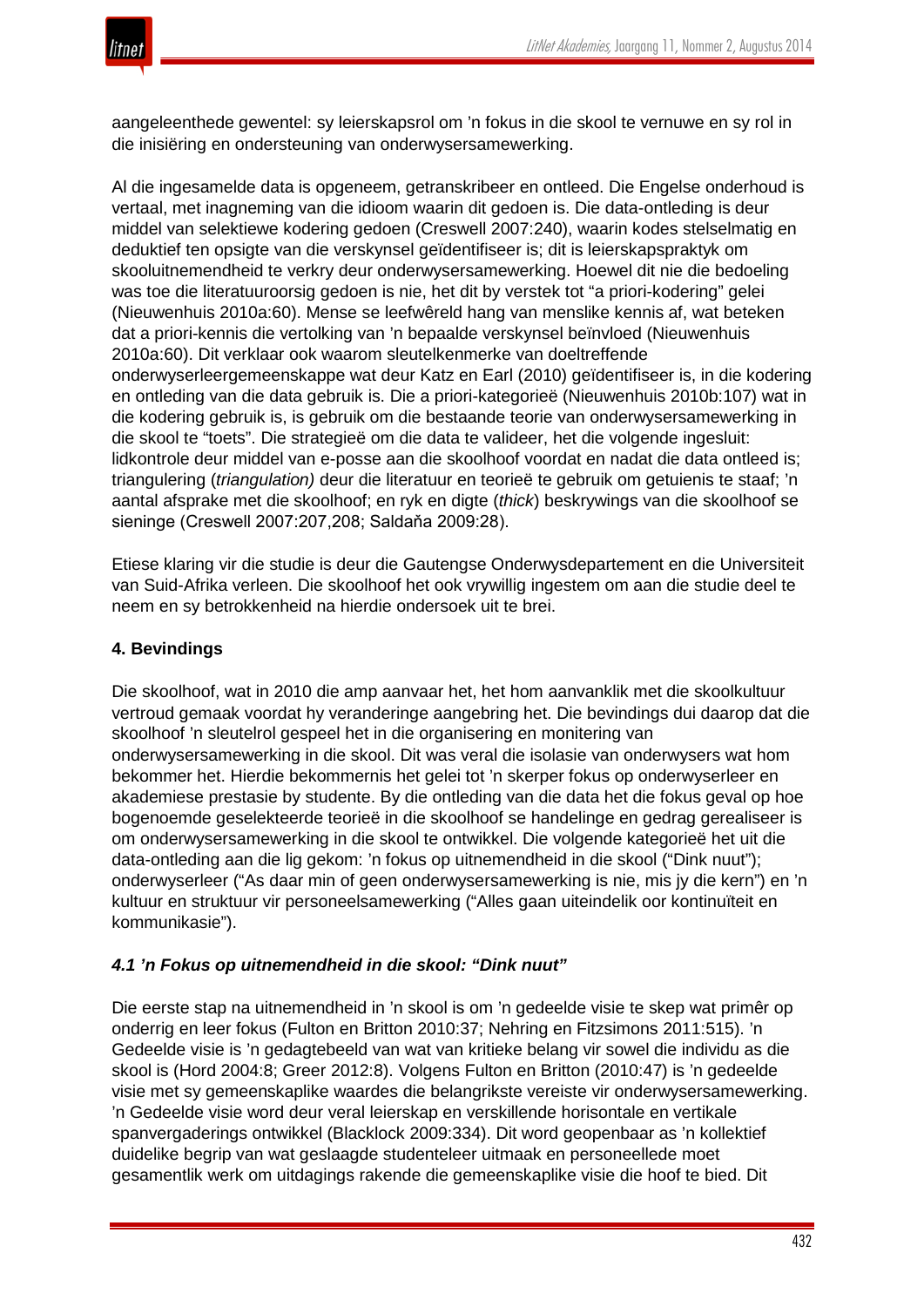

impliseer voorts 'n fokus op assesseringsuitkomste ten einde studenteleer te verbeter (Centre for Comprehensive School Reform and Improvement 2009:1).

Die skoolhoof in hierdie studie het die visie en missie van die skool in die eerste jaar ná sy aanstelling in oënskou geneem en besef dat die visie en missie die rigting sou bepaal waarin die skool ontwikkel. Saam met die beheerliggaam en enkele ander rolspelers het hulle die visie en missie hersien. Volgens die skoolhoof het die span "heeltemal nuut gedink." Hy het soos volg verduidelik: "Wil ons net kinders deur graad 7 kry? Nee, ons wil kinders op universiteit kry. En daarom moes ons bepaalde goed aangespreek het ... As ons ons skool 'n skool van uitnemendheid wil noem, dan moet ons sorg dat alles reg is."

In die besonder het die skoolhoof by verskeie geleenthede beklemtoon dat dit nodig was om ter wille van uitnemendheid opnuut op akademiese aangeleenthede in die skool te fokus. Binne sy eerste jaar in die betrekking het hy 'n sekere "laksheid" by personeel waargeneem wat dié fokus op uitnemendheid kon belemmer. Hy het dit soos volg verduidelik:

Die personeel het kanse gevat ... dit was vir my 'n krisis. Ons moes baie hard werk aan die personeel se ingesteldheid op personeelontwikkeling en onder die personeel oor hulle akademiese werk. Hulle is meer, en dis 'n fout, en ek lewer nie kritiek op my voorganger nie, hulle is meer erkenning gegee vir hulle prestasie op die sportveld as vir hulle prestasie in die klas ... En my probleem is binne in die klaskamer; dit ons *core business*, dis hoekom ons hier is.

Soos verwag kon word, het die skoolhoof aanvanklik weerstand opgemerk teen die nodige veranderinge wat hy voorgestel het. Hy verduidelik:

Verandering is maar moeilik. Daar was baie onderwysers wat dit as kritiek teen hulle stelsel ervaar het ... Daar was personeel wat gevoel het dat ek net wou verander, maar dis nie waar nie, ek wou nie net verander nie. Ek kon ook nie dinge net so los nie. Goed genoeg was nie vir my goed genoeg nie. Dit moet puik wees. Dit gaan vir my oor 'n ingesteldheid op gehalte. Ek wil sien dat dinge reg loop ... Dis in my aard. Ek haat dit as hierdie skool nie sukses bereik in dit wat ons sê ons wil doen nie.

Een onderwyser het selfs gedreig om te bedank indien die hoof met sy veranderinge sou voortgaan, en hét toe ook: "Die onderwyser is weg en so ook twee ander aan die einde van 2010. Ek het dit persoonlik geneem. Vir my was dit maar 'n gevoel *adapt or die*. Maar toe niemand van die 92 van die personeel aan die einde van 2011 weg is nie, het ek goed gevoel."

Die skoolhoof se fokus op uitnemendheid het 'n paradigmaskuif in die skool geïmpliseer. Om dit te vermag het hy gemeen dat hy "'n bietjie beheer" moes neem. Hy het drie voorbeelde genoem van hoe hy op uitnemendheid in die skool gefokus het. Eerstens is onderwysers toegelaat om sportspanne af te rig slegs indien die skoolhoof tevrede was met die standaard van hulle werk in die klaskamer. Tweedens het hy ook "die hele akademiese beleid en struktuur" in die skool verander. Hy het byvoorbeeld 'n tweede eksamen in die middel van die jaar ingestel, asook weeklikse toetse. Hy het ook begin om die werk van onderwysers te monitor en het aangedring daarop om alle toets- en eksamenvraestelle te sien voordat hulle geskryf is: "Die onderwysers se manier van dinge doen word baie beter gemonitor, want daar is vakhoofde. Vir elke vak is daar 'n vakhoof en hulle *check* [alle vraestelle] ... Alles word *gedouble-check* en reggemaak. So ek is baie gelukkig daarmee."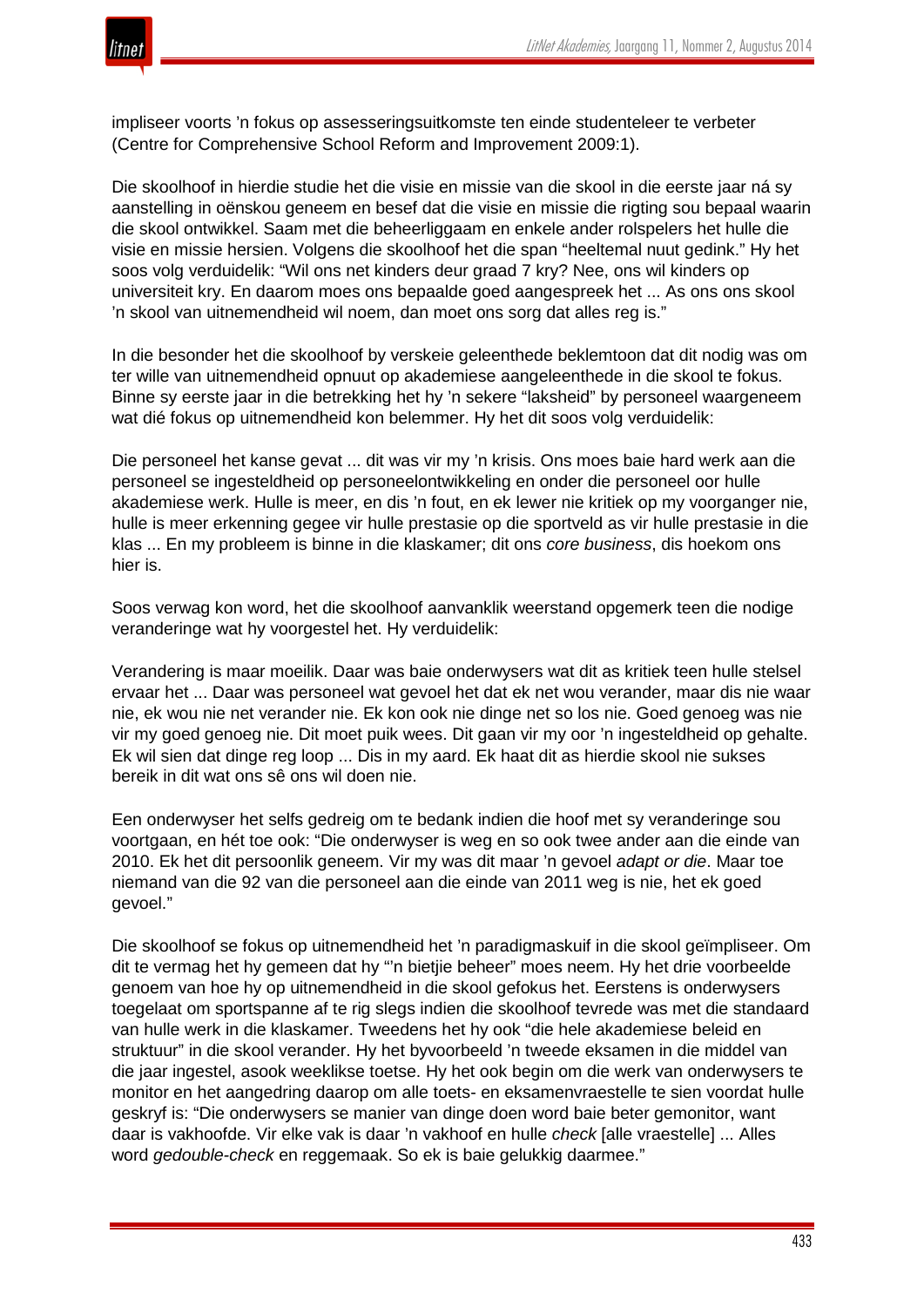

Hoewel hierdie veranderinge hom aanvanklik nie "baie gewild" gemaak het nie, het hy dit aanvaar en uiteindelik "het dit gewerk soos 'n bom".

Hy het ook uitgewei oor die derde groot verandering met betrekking tot sy akademiese fokus:

Die grootste uitdaging wat ek gehad het, was om die wiskunde-klasse kleiner te maak. Omdat daar nie in 2010 daarvoor begroot is nie, kon net die graad 7-leerlinge aanvanklik 15 leerders per klas wees. Dis nou uitgebrei na graad 5 en 6 ... Die begroting is so maklik goedgekeur toe die beheerraad sien watter effek dit op leerders se prestasie gehad het. Die ouers is baie tevrede, want dit het geen ekstra skoolgeld gekos nie. Dit werk fantasties. Ek *brag* nie regtig nie – maar voel tog baie tevrede. Dertien van ons leerlinge is na 'n naburige hoërskool waar hulle 'n toelatingseksamen moes skryf ... hulle gemiddeld was bo 80%, terwyl die graad se gemiddeld 40% was. Dit hou direk verband met die kleiner iskunde-klasse.

Soos reeds genoem, het die skoolhoof se fokus op uitnemendheid 'n paradigmaskuif meegebring. Hy verduidelik:

Dit was vir my 'n uitdaging, dit was vir my moeilik om dit te bestuur op 'n manier dat ons nog steeds mekaar se kollegas en vriende is ... Die ouens het baie dun velle ... as daar kritiek gelewer word dan neem baie ouens dit persoonlik op ... So ek trek maar 'n paar handskoene aan langs die pad ... Dis my verantwoordelikheid, en ek verstaan baie goed dat ons is nie hier om mekaar se beste pelle te wees nie, ons is hier om werk te doen en ons doen dit goed. Ek probeer 'n *nice* ou en 'n gawe ou wees, maar dis maar moeilik. Dis moeilik om standpunt in te neem, konfrontasie te hanteer.

Die hoof se handelinge het sy leierskapsbenadering geopenbaar, wat deur sy eie verduideliking bevestig word:

[Die leierskapstyl is] 'n mengsel, so iets tussen uiters demokraties, en soms outokraties. Ek hou daarvan dat die mense wat betrokke is by 'n besluit, die besluite moet neem ... Soms moet ek besluite op my eie manier neem, want ek moet pa staan daarvoor. Ek hou daarvan dat daar konsensus is, maar as daar nie konsensus is nie, neem ek die besluit. Ek is baie taakgeoriënteerd. Ek stel spesifieke doelwitte, hou dit voor oë en probeer om dit saam met my kollegas te bereik ... Ek hou van meetbare resultate. Hoewel ek taakgeoriënteerd is, gee ek tog om vir die mense saam met wie ek werk.

'n Fokus op uitnemendheid impliseer ook 'n fokus op voortdurende verbetering. By verskeie geleenthede het die hoof beklemtoon dat verbetering in die skool nodig was: "As ons nie bly verbeter nie, sal ons stagneer." Volgens hom was die skool suksesvol in verskeie domeine, maar moes streef na hoër en beter. Die skool moes na die "volgende vlak" beweeg, en hy het sy personeel voortdurend uitgedaag om dit in al hulle werksaamhede in die skool te doen.

Soos uit die bevindings blyk, het die hoof 'n duidelike fokus op uitnemendheid in die skool geartikuleer. Sy handelinge in die strewe daarna word deur verskeie leierskapsteorieë ondersteun. As 'n onderrigleier het hy die skool se doelwit van uitnemendheid duidelik herformuleer, en hy het sekere prosesse noukeurig gemonitor ten einde onderrig en leer in die skoolomgewing te verbeter (Gaspar 2010:27; Prytula 2013:5). Die teorie oor transaksionele leierskap doen aan die hand dat skoolleiers in die besonder hulle volgelinge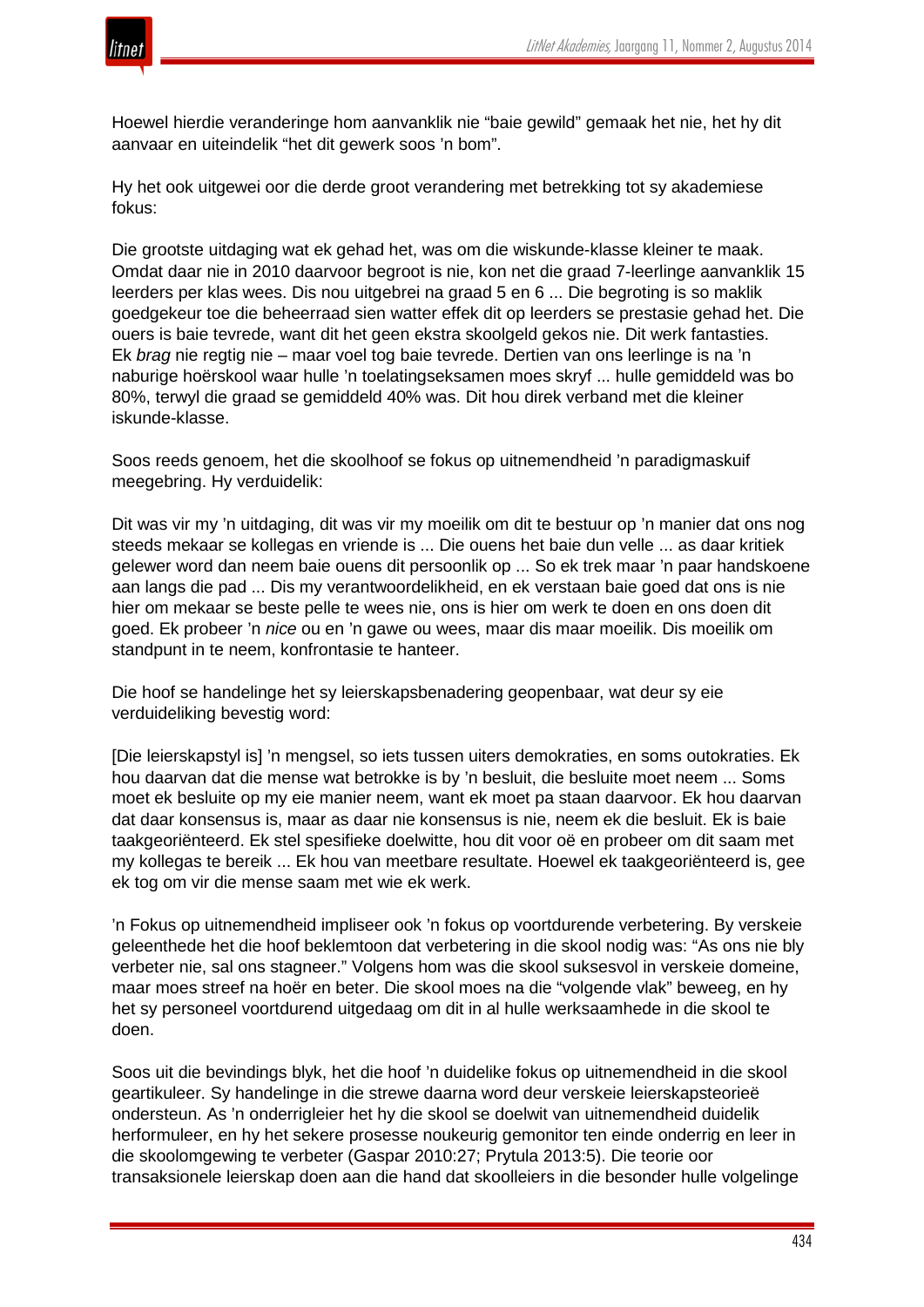

tot hoër prestasievlakke moet aanmoedig deur die verwagtinge wat hulle stel en hulle verbintenis daartoe en die energie wat hulle vrystel om bepaalde doelwitte te bereik (Gaspar 2010:27; Middlehurst 2008:336; Prytula 2013:7; Centre for Comprehensive School Reform and Improvement 2009:1). Die hoof se visie van uitnemendheid het verseker dat die personeel op professionele ontwikkeling fokus en nie op 'n syspoor gebring is deur kwessies wat nie vir skoolprestasie en -verbetering ter sake was nie (Williams 2010:147).

Wat hierdie kategorie betref, was een dimensie van 'n professionele leergemeenskap, naamlik gedeelde waardes en visie, besonder prominent (Hord 2004:8; Katz en Earl 2010:27,28). Die studie het duidelik die feit ondersteun dat 'n gedeelde visie 'n kritieke faktor vir skooluitnemendheid is. By implikasie word die idee van die noodsaaklikheid van 'n gedeelde strewe om 'n doel te bereik, soos gestel in die een grondbeginsel van Lambert se raamwerk (Lambert 1998:9), ook deur hierdie studie ondersteun. Die hoof het besef dat dit belangrik is om 'n gedeelde visie te verseker ten einde die visie van uitnemendheid in die skool te bereik. Voorts toon die persoonlike vermoë in Mitchell en Sackney (2001) se vermoëboumodel dat mense sekere ingebedde oortuigings en waardes het, maar dat dié verwysingsraamwerk geherkonstrueer moet word ten einde uitnemendheid te verseker. Hierdie gedeelde strewe hang van die bestaan van professionele verhoudinge tussen onderwysers af, soos aangedui word in Gajda (2004:69) se beginsel 4: By samewerking is die persoonlike net so belangrik as die prosedurele.

## *4.2 Onderwyserleer: "As daar min of geen onderwysersamewerking is nie, mis jy die kern"*

Uit verskeie onderhoude met die skoolhoof het dit geblyk dat onderwysersamewerking 'n deurslaggewende rol gespeel het in die bereiking van sy doelwit van uitnemendheid. Hy verduidelik dit so:

Sukses in die klaskamer hang 100% af van onderwysersamewerking. Indien daar min of geen onderwysersamewerking is nie, mis jy die kern. Ons dryf 'n stelsel. Ons dryf 'n idee en 'n ideaal wat so broos is dat as daar nie kontinuïteit en samewerking is nie, jy nooit by die eindbestemming sal uitkom nie. Almal sal in verskillende rigtings trek, maar jy gaan nie uitkom waar jy veronderstel is om uit te kom nie. En ek praat van die stelsel, en daarmee bedoel ek die individuele kind, en as ons nie saamwerk nie, laat ons die kinders in die steek.

In twee van die onderhoude het hy melding gemaak van die sogenaamde "intellektuele eiendom" van onderwysers. Volgens hom is dit menslike natuur "dat 'n mens dit [die intellektuele eiendom] vir jouself wil hou ... en ons, veral ons Afrikaners, ... ons deel nie maklik nie, goeie praktyk deel ons nie". Hy was egter nogal vas oortuig van die idee dat die intellektuele eiendom van onderwysers gedeel moet word: "Mens moet ophou met die belaglike kompetisie, en kennis met mekaar begin deel ... Ons moenie mekaar meer as opposisie sien nie." Hy was oortuig "skoolprestasie sal mettertyd verbeter" as dit gedoen word.

Die hoof erken die kundigheid van personeellede en is van mening dat "baie onderwysers in ons skool meesters in hulle vakke [is] ... [maar] personeel moet nooit dink hulle het gearriveer nie. ... Daarom is vernuwende denke so belangrik." Vir hom is dit kardinaal dat onderwysers in professionele ontwikkeling moet glo:

Dit moet nie net gebeur omdat die hoof dit verwag nie. Dit behoort te fokus op bemagtiging, op toerusting ... Die doel moet wees om 'n beter onderwyser te wees, en met die hoop word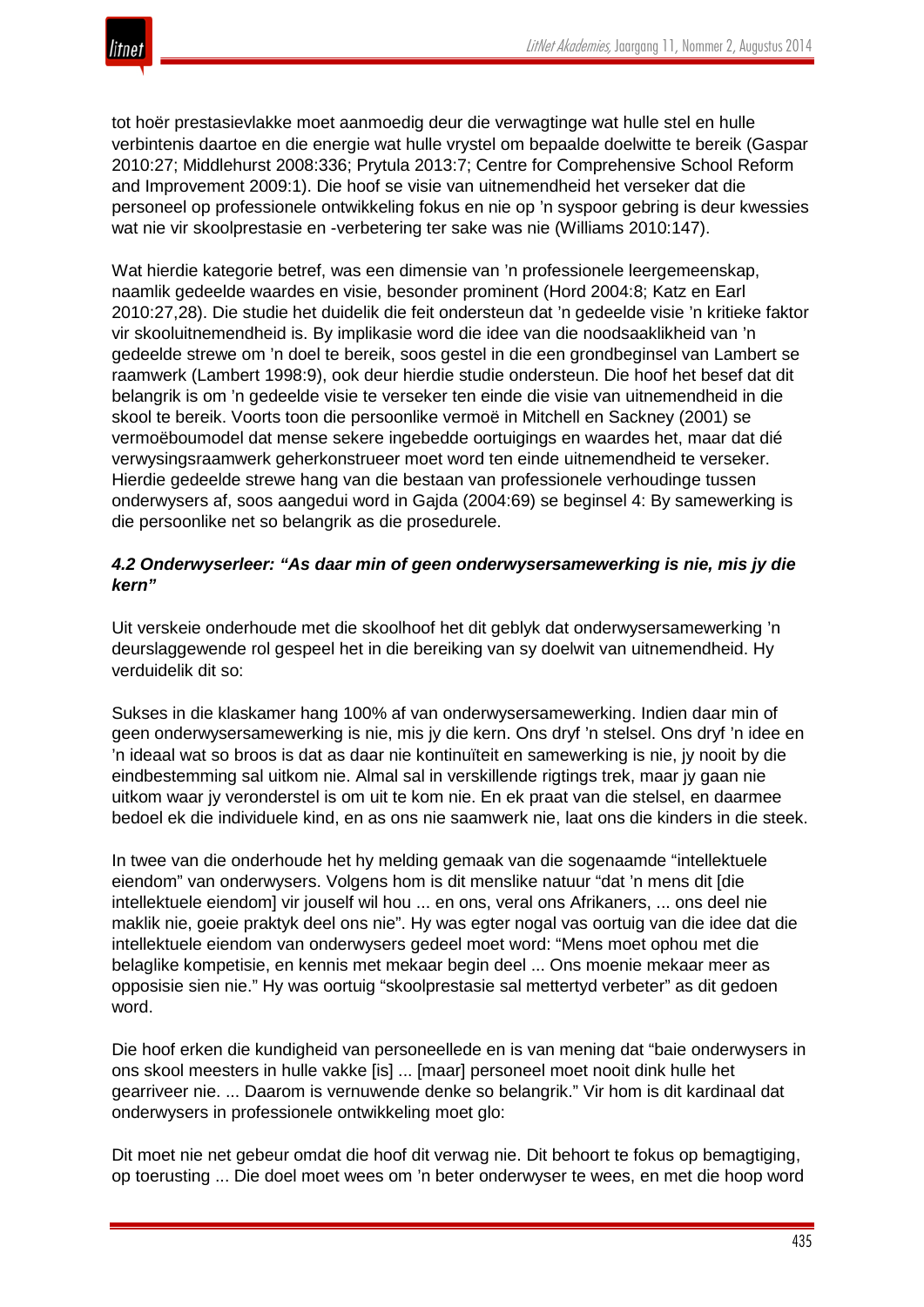

hy ook 'n beter mens. Onderwysers moet die besluit self neem om te ontwikkel. Hulle moet trots wees om 'n onderwyser in die skool te wees.

Hy het sy standpunt en sy rol om onderwysersamewerking in die skool te vestig soos volg verduidelik:

Ons het klein eilandjies van uitnemendheid in die skool gehad, maar daar was geen kohesie nie. Dit was, en is nog steeds, my taak om seker te maak dat daar kohesie is, en daar kan slegs kohesie wees as elkeen verstaan waarheen ons gaan en hoekom ons daarheen gaan. Die grondslag hiervan is dat hulle moet begryp waarheen hulle veronderstel is om te gaan en dat hulle daarin glo. As almal dieselfde doel het, sal hulle suksesvol wees. Maar hulle sal nie dieselfde doel hê as hulle nie verstaan waarom nie. Ek moet dit dus vir hulle sê, ek moet hulle dit leer en ek moet hulle monitor – dit was my rol.

Hy wou nie net horisontale samewerking tussen die onderwysers bevorder nie; hy het ook op vertikale samewerking tussen onderwysers in die verskillende grade gefokus om seker te maak dat daar kontinuïteit tussen die verskillende grade is. Sy ideaal was om te verseker dat onderwysers "op soveel vlakke en soveel kere moet saampraat". Die vereiste is egter dat "onderwysers moet 'inkoop' in kontinuïteit". Volgens hom was samewerking tussen onderwysers deurslaggewend vir kontinuïteit aangesien dit ook 'n "rimpeleffek" kan hê. Hy het die agtergrond en die wyse waarop hy die leemte in kontinuïteit aangepak het, soos volg verduidelik:

Alles gaan uiteindelik oor kontinuïteit en kommunikasie. Voorheen het onderwysers baie geïsoleerd gewerk. Hulle was maar eilande waar elkeen net besig was met sy of haar eie graad. ... Dit was die grootste leemte toe ek hoof van die skool geword het. Die verskillende grade het nie met mekaar gekommunikeer nie. Elke graad was afsonderlik. Elke graad het by my gespog dat hulle die beste graad in die skool is. Dit het die geheel groot skade aangedoen ... Nou moet die graad 2-onderwyser met die graad 1-onderwyser en die graad 3-onderwyser praat. Dis belangrik dat graad 2 weet wat graad 3 doen om leerders voor te berei vir die volgende graad.

Met verloop van tyd is daar op kontinuïteit gefokus, en dis net *amazing*, ek is so trots daarop en dit het geslaag ... Dit was maar 'n hengse sprong om die samewerking van onderwysers te kry. Dis nou uitgesorteer en onderwysers werk nou soveel makliker saam. Dit klink maar klein, maar dit het 'n groot verskil gemaak. Ek is baie trots daarop. Dit het soveel beter afgeloop as wat ek self verwag het. Gelukkig was die meerderheid kollegas bereid om te luister en na die groter prentjie te kyk. Almal het begin besef hulle is interafhanklik, maar dit was nie maklik nie. Baie onderwysers het krokodiltrane in my kantoor gehuil.

Die hoof het verkies dat diegene wat deur besluite geraak sou word, by die neem van daardie besluite betrokke moes wees. Hy het egter verklaar dat sy bestuurspan moes besef dat hy dikwels besluite op sy eie moes neem omdat hy verantwoordelikheid vir die besluite moes aanvaar. Hy het vertel van 'n herstruktureringsinsident waarin hy die werkstoewysing van 'n lid van die skool se bestuurspan verander het, en van die uitwerking wat dit gehad het. Die besluit was aanvanklik sy eie besluit en hy het dit bespreek met die mense wat daardeur geraak is. "Sy [die onderwyser in die bestuurspan] is 'n *Jack of all trades and master of none*, want sy het te veel goed gehad om te doen. En dit was emosioneel rof op haar." Die bestuurlid was wrewelig oor die besluit, maar sy het tog die vrymoedigheid gehad om die hoof oor haar probleem te nader: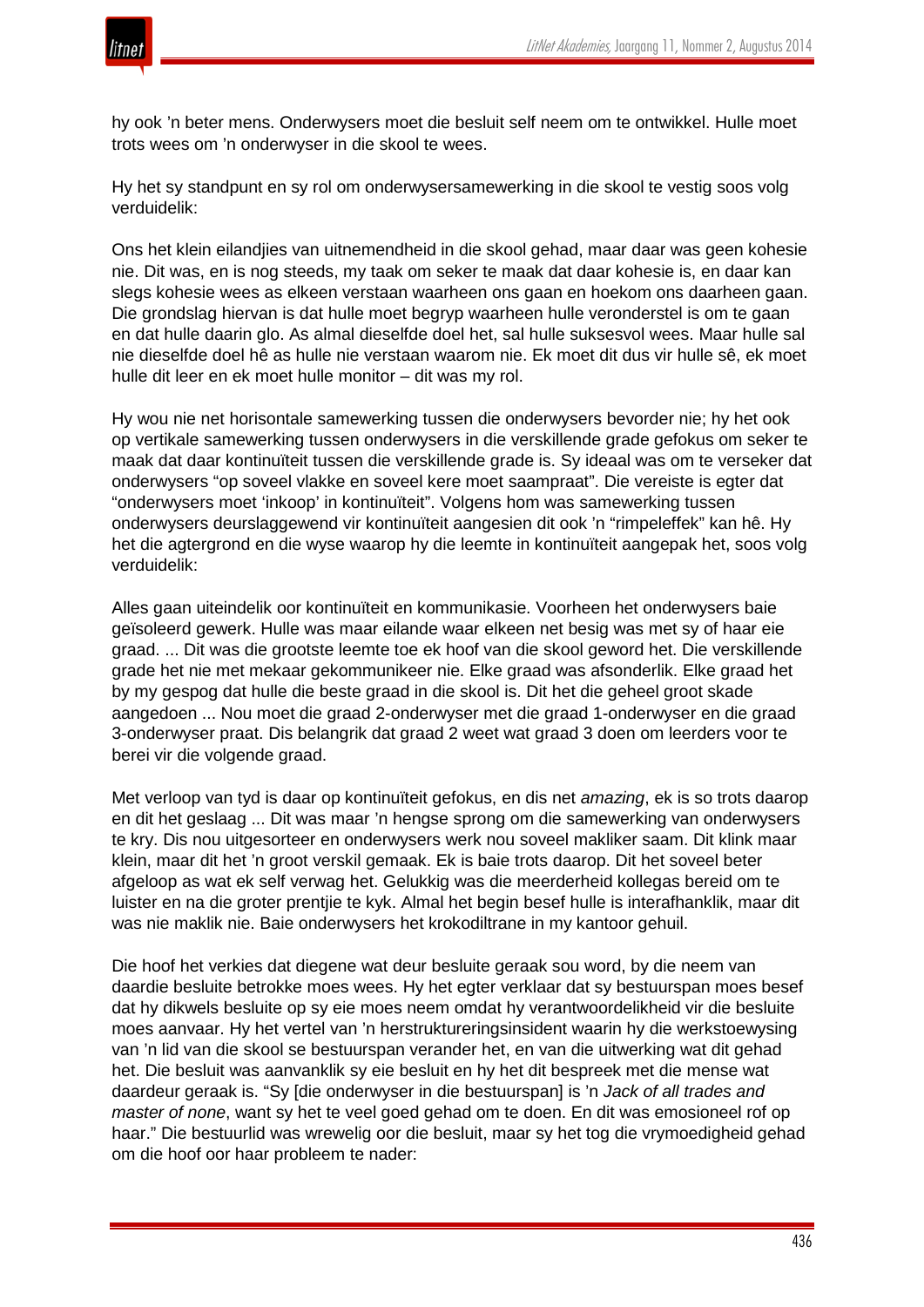

Sy het dit [die verandering] persoonlik opgeneem dat sekere pligte waarvoor sy verantwoordelik was, aan ander mense toegewys is, maar dis gedoen om haar te help – nie omdat ek nie tevrede was met hoe sy dit gedoen het nie ... Daardie goed wat ek aan iemand anders toegewys het, was vir haar 'n *issue* want sy het dit al die jare gedoen ... Nou kan sy fokus op dit waarvan sy die groot bok is en vir almal van ons leiding gee sonder 'n klomp ander goed wat ook haar tyd gebruik het.

Hy het die verloop van die kwessie en die wyse waarop hy dit hanteer het, verduidelik. Dit was opvallend dat hy sy eie benadering krities beskou het met die oog op verbetering in soortgelyke toekomstige situasies:

Ek het baie geleer. Ek het verlede week vir haar gesê ek kon dit op 'n beter manier gedoen het. Ek kon haar deel van die aanvanklike besluite gemaak het. Ek het gedink dat ek hulle genoeg ingelig het en ek het gedink dat ek hulle genoeg betrek het, maar sy het nie so gedink nie. Ek moes daarop uitgewei het, ek moes baie meer gesê het; ek wou hulle nie met al die besonderhede verveel nie, maar hulle was daarop geregtig om daardie besonderhede te weet. Hulle was immers deel van die bestuurspan ... Dis wonderlik dat sy vry gevoel het om dit vir my te kom sê ... Ek het baie daaruit geleer, van my eie bestuurstyl en hoe om te bestuur.

Die hoof se nederigheid oor die uiteindelike personeelsamewerking was opvallend. Hoewel hy sy leidende rol erken het, was hy oortuig dat die personeel 'n deurslaggewende rol gespeel het:

Ek sal nooit kan sê dat ek enigiets bereik het as ek nie die steun van die ander om my gehad het nie. Dis nie oor my nie, dit is oor die ander, en ek is die ratjie in daardie groot masjien waarsonder die masjien nie sal kan loop nie. Maar dit is waar van al die ander mense ... Dit is presies waaroor dit alles gaan, dit gaan oor samewerking. Dis nie een mens nie. Daar moet iemand wees wat verantwoordelikheid aanvaar, of verantwoording moet doen – ja, dis altyd so in enige soort ding ... Geen uitkoms is bereik oor my nie. Die uitkomste is bereik ondanks my ... As 'n mens dink die sukses van wat ook al is aan jou toe te skryf, het jy die punt heeltemal gemis, heeltemal ... Dit is 'n spanpoging. Daar is nie een mens wat uitgesonder kan word nie. Ek glo dit regtig – ek sê dit nie omdat ek nederig is nie; ek is nie besonder nederig nie.

Chappuis e.a. (2009:57) en Outhouse (2012:6) doen aan die hand dat skoolhoofde 'n kultuurverskuiwing teweeg moet bring deur die belangrikheid van onderwysers as leerders te beklemtoon. Die studies van Louis e.a. (2010:330) en Raihani (2008:482) toon dat gedeelde leierskap en onderrigleierskap komplementêre benaderings is wat nodig is om onderwyserleer en studenteprestasie te verbeter (Louis e.a. 2010:331). Dit beteken dat skoolhoofde nie werksaamhede in die skool beheer nie, maar eerder fokus op onderwysers se kundigheid en die uitbou van onderwysersleierskap ter wille van doeltreffende onderwysersamewerking in die skool (McLaughlin en Talbert 2007:157).

Hoewel die hoof die kardinale rol van onderwysersamewerking in die skool erken het, het hy ook ingesien dat dit nodig was om sekere situasies te inisieer en te beheer ten einde uitnemendheid en onderwysersamewerking te verwesenlik. In sekere sin het hy ook as transformasionele leier opgetree deur onderwysers te motiveer om hoër prestasievlakke te bereik ten einde die skool se doelwitte te bereik en deur hulle te help om te begryp hoe nodig dit is om gesamentlik te werk (Gaspar 2010:27; Hallinger 2003:337; Middlehurst 2008:336; Prytula 2013:7).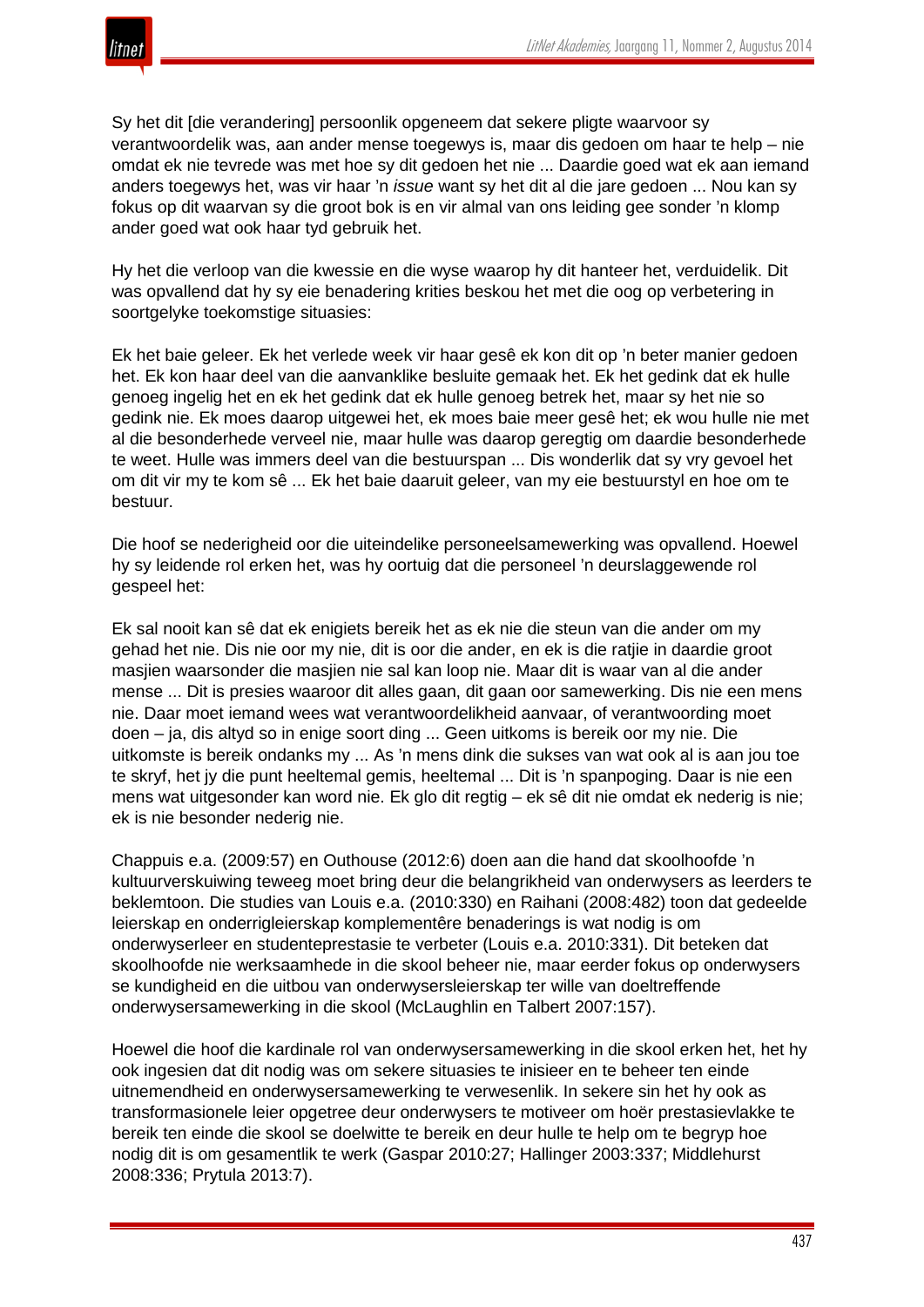Om onderwysersamewerking deur onderwysersleierskap te bou, word ook verwoord in Gajda (2004:67) se beginsel 1: samewerking is gebiedend. Sy beginsel 4 – by samewerking is die persoonlike net so belangrik as die prosedurele (Gajda 2004:69) – beklemtoon die rol van positiewe professionele verhoudinge tussen onderwysers in spanne, wat ook uit die bevindings geblyk het. Volgens die een dimensie van 'n professionele leergemeenskap moet die skoolhoof 'n kultuurverskuiwing teweegbring deur die belangrikheid van onderwysers as leerders in 'n leergemeenskap te beklemtoon (Hord 2004:8; Katz en Earl 2010:27,28), wat die skoolhoof inderdaad gedoen het. Hierdie standpunt word ook ondersteun deur Mitchell en Sackney (2001) se vermoëboumodel, waarin die uitbou van interpersoonlike vermoë die fokus van die individu na die groep verskuif. Die konsep van "gepoelde intelligensie" is 'n voordeel van samewerking, aangesien die deel van kundigheid onder spanlede die kennis en vaardighede van al die spanlede vergroot (Williams 2010:104) en ook individuele onderwysers se repertorium van onderrigstrategieë uitbrei (Sigurðardóttir 2010:395), wat hierdie hoof in sy leierskapsbenadering erken het. Voorts het hy 'n opregte belangstelling in die professionele ontwikkeling van onderwysers geopenbaar en deurlopend intellektuele stimulasie gegee om hulle tot hoër prestasievlakke te voer (Katz en Earl 2010:32; Van Eeden e.a. 2008:225).

Lambert (1998:9) voer aan dat leiding-gee 'n gedeelde handeling is, wat beteken dat al die personeellede saamwerk. Derhalwe is kollegialiteit, kollektiewe werk en 'n samewerkende omgewing kardinaal vir leierskap in die Lambert-raamwerk (Dumas 2010:25). Volgens Dumas (2010:20) vergemaklik leierskap in wese verandering, wat ooreenstem met Lambert (1998:9) se tweede grondbeginsel, naamlik dat leierskap wesenlik te doen het met leer wat lei tot konstruktiewe verandering in 'n organisasie. Die skoolhoof se benadering en sy deurlopende dryfkrag om prestasie te verbeter het ook sy nederigheid geopenbaar (Trompenaars en Voerman 2010:33). Hierdie gesindheid is ook die grondslag van die tweede grondbeginsel van die Lambert-raamwerk. Hoewel outoritêre situasies kan voorkom, vereis leierskap oorwegend 'n gesindheid van leer, nederigheid, hoë verwagtings en volharding (Dumas 2010:22).

Skole waarin onderwysersamewerking geslaagd is, toon 'n sterk leierskapsaanwesigheid (Williams 2010:153). Daarbenewens moet skoolhoofde 'n sekere dringendheid aan onderwysersamewerking verleen ten einde momentum te verseker, en hulle moet onderwysers oortuig dat studente meer by hulle samewerking sal baat vind (Williams 2010:153). In hierdie opsig is wilskrag en volharding ook kritieke leierskapseienskappe (Williams 2010:156). Die skoolhoof se handelinge om onderwysersamewerking in sy skool teweeg te bring, het die volgende aan die lig gebring (vgl. Moller 2006:529): (1) Hy het dit belangrik geag om na onderwysers en hulle behoeftes, klagtes en besorgdhede te luister ten einde 'n omgewing te skep wat bevorderlik vir onderwysersamewerking is. (2) Hy het 'n praktiese benadering tot en 'n duidelike begrip van die nuwe kurrikulum gehad (Moller 2006:529). Hy het onderwysers in spanne byeengebring sodat hulle aan die doeltreffende inwerkingstelling van die kurrikulum kon werk. (3) Hy het onderwysersamewerking noukeurig gemonitor en die nodige terugvoering gegee om die doeltreffendheid daarvan te verseker.

Volgens beginsel 1 van Gajda (2004:67) se samewerkingsteorie is samewerking gebiedend, wat ook die standpunt van die skoolhoof in die studie is. Hy het beklemtoon hoe noodsaaklik dit is dat beroepslui saamwerk ter wille van hulle professionele leer en verbeterde studenteprestasie. Soos aangedui in beginsel 4 van hierdie model, het hy ook die belangrikheid van 'n positiewe gesindheid om onderwysersamewerking doeltreffend te maak, beklemtoon. Dit het behels dat hulle in die benadering moes glo ten einde doeltreffend daaraan deel te neem.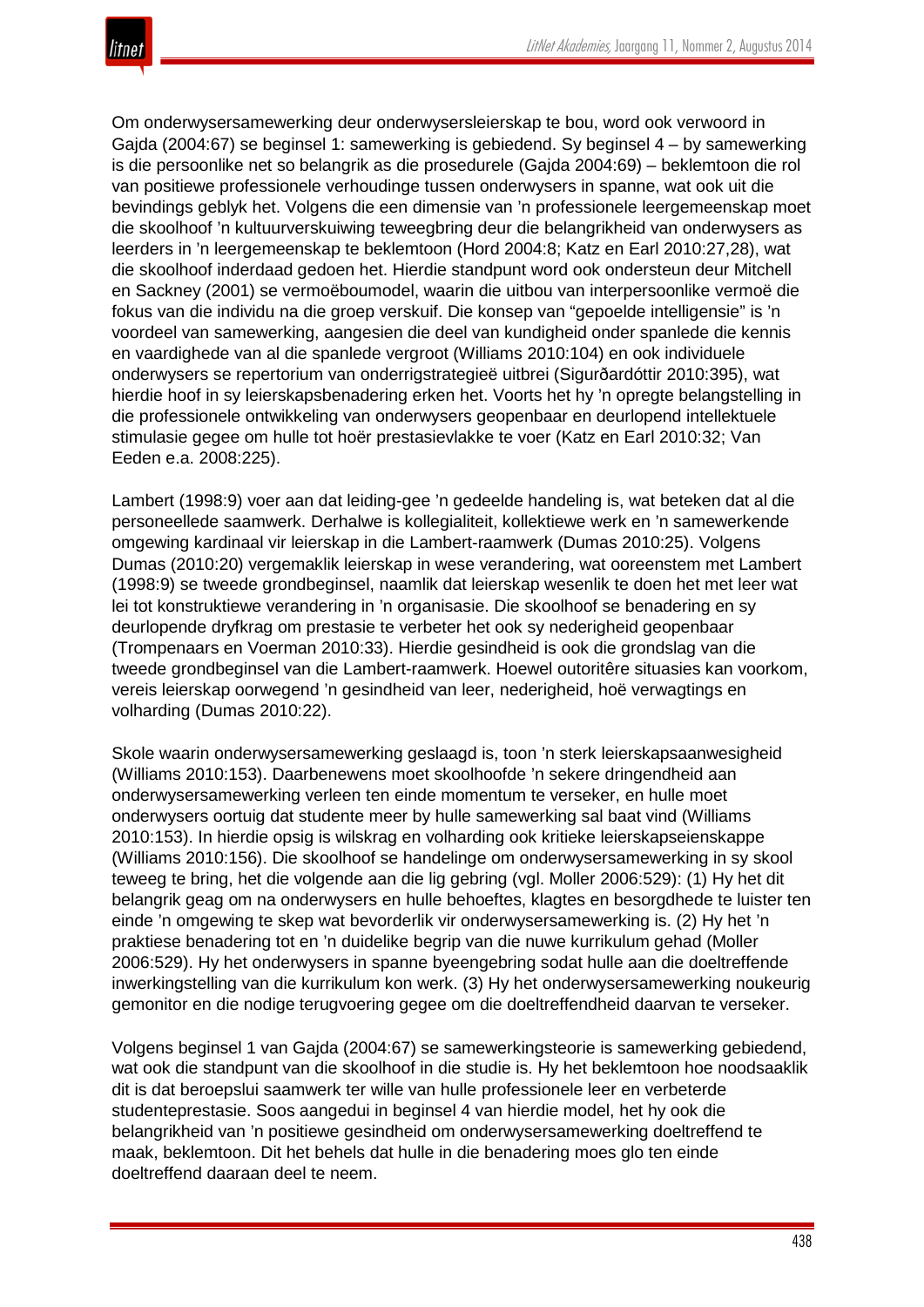

## *4.3 'n Kultuur en struktuur vir personeelsamewerking: "Alles gaan uiteindelik oor kontinuïteit en kommunikasie"*

Ten einde die professionele kultuur van die skool, samewerking onder die personeel en kollektiewe verantwoordelikheid vir deurlopende en verbeterde onderwyser- en studenteleer te versterk, is dit van kardinale belang dat die infrastruktuur geskep word wat vir onderwysersamewerking bevorderlik is (Olivier en Hipp 2006:517).

Die hoof het dit as sy verantwoordelikheid beskou om die nodige strukture vir personeelsamewerking te skep. Dit was aan die begin belangrik om te verseker dat almal op dieselfde plek is, sodat die personeel kon verstaan hoekom die strukture belangrik is, en hoekom dit belangrik is om saam te werk – hulle moes die "groter prentjie" kon sien.

Alhoewel die skoolhoof erken het dat personeelsamewerking van die "uiterste belang" was, het hy ook erken dat dit vir hom 'n uitdaging was om dit doeltreffend te struktureer omdat samewerking op verskillende vlakke voorkom:

As drie onderwysers dieselfde vak aan verskillende klasse in dieselfde graad gee, dit wil sê hulle het dieselfde inhoud, is samewerking deurslaggewend ... Samewerking deur onderwysers moet in 'n struktuur wees, dit moet gemonitor word en dit moet gestuur word, want as jy dit behoorlik doen, sal jy kontinuïteit van een graad na die volgende hê.

Hy het aangedui dat daar dikwels herhaling voorgekom het, omdat daar verskillende onderwysersforums in die skool is. In sy verduideliking het hy die wiskundedepartement in die skool genoem:

Die wiskunde-onderwysers vir elke graad vergader drie maal per week; die wiskundedepartement een keer per week, die onderwysers in elke graad een keer per week. Daar is personeelvergaderings voor skool op Dinsdag en Donderdag. Die skool se bestuurspan vergader Woensdae.

Die wyse waarop graadvergaderings verloop, het hy soos volg uiteengesit:

Ons het graadvergaderings waarop die graadleier die leiding neem en hulle sê vir mekaar wat vir hulle werk, en hulle deel die vrae en hulle deel die werkkaarte en die goed wat hulle gedoen het, so dis eintlik fantasties. Wat ons het, werk veral in die grondslagfase; hulle werk in siklusse en 'n siklus duur omtrent drie weke. Hulle neem een onderwerp en dit word die middelpunt van alles, in al die verskillende vakke en leerareas. En een persoon in daardie graad werk die wiskunde-werkkaarte uit, nog een doen die Engels-taal, 'n ander doen sosiale wetenskappe en so aan. En hulle roteer dit sodat elkeen 'n kans kry en dan werk hulle saam; hulle gebruik almal dieselfde benadering, hulle doen presies dieselfde werk en hulle leer by mekaar. Maar reg aan die begin, toe ek hier gekom het, was dit moeilik ... Samewerking is nou die sleutel in ons skool en mense is eintlik trots daarop om goed met ander mense te deel. En daarvan hou ek baie.

Samewerking in die skool is volgens hom so gestruktureer dat alle personeellede 'n bydrae kon maak in hulle onderskeie spanne. Die kundigheid van personeel is erken en is in personeelsamewerking tot die voordeel van ander personeellede aangewend. Die gedagte van samewerking het tot gevolg gehad dat onderwysers self die inisiatief begin neem het om ander onderwysers te nooi om hulle klasse by te woon wanneer hulle gereken het hulle het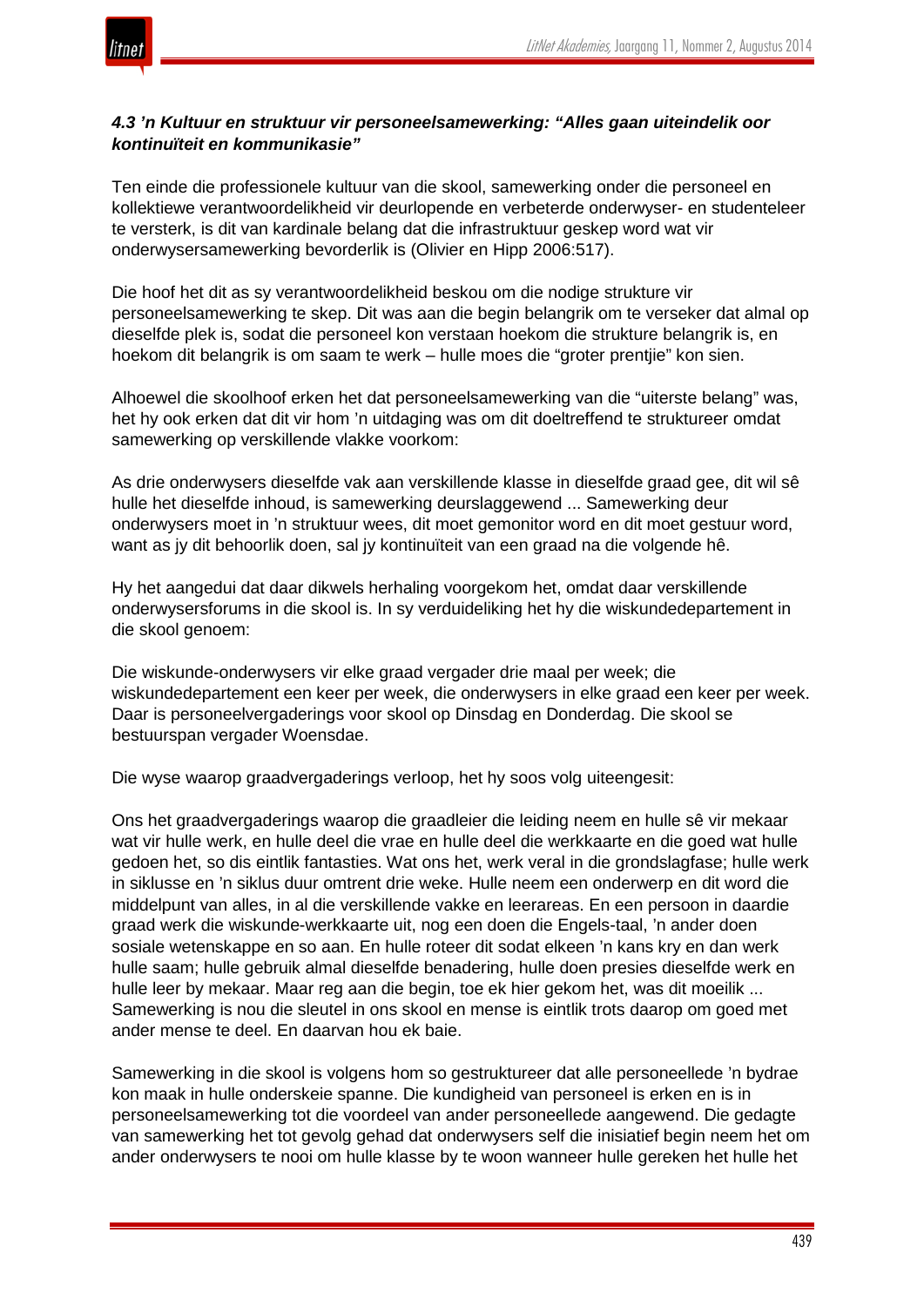

iets waardevols om met ander te deel. "Ek is al na sulke lesse uitgenooi; dis fantasties dat hulle die vrymoedigheid het om dit te doen en dat hulle die selfvertroue het om dit te doen."

Om geskikte tye vir spanvergaderings te skeduleer was "'n groot struikelblok". Die wyse waarop hy daarvoor voorsiening gemaak het, het hy soos volg verduidelik:

Die Onderwysdepartement verwag sewe-en-twintig en 'n half uur akademiese kontaktyd per week. Ten einde daaraan te voldoen sonder om ons skooldag tot drieuur te rek, het ons nie meer registerklasperiodes nie, ons het een keer saal op 'n Maandag en 'n toetsperiode op 'n Donderdag; so nie begin die skool halfagt. Die eerste les begin halfagt, daar is dus nie tyd om dit te doen nie. Wat ons dus gedoen het, is om vergaderings – vak- en ander vergaderings – soms in die saalperiode te skeduleer. Ons gaan saal toe en het ons Skriflesing en gebed, en dan verskoon ons sekere mense en hulle gaan hou hulle vergadering. Hulle het dan 45 minute om hulle vergadering te hou. Anders skeduleer ons dit vir ná skool, en soms gebruik ons selfs pouses, teepouses, vir vergaderings.

Alhoewel verskillende persoonlikhede volgens die hoof 'n inhiberende faktor vir samewerking kan wees, kan dit reg bestuur word. Die voorwaarde was dat mense verby hulleself moet kyk en eerder moet "inkoop" in die rigting waarin beweeg word. Hy was oortuig dat samewerking onder personeel tog bewerkstellig kon word omdat vertroue onderling ingeboesem en gekoester is. Volgens hom het dit gegaan oor vertroue in die self, vertroue in ander en vertroue in die proses:

Gestel byvoorbeeld ek is die aandrywer van wat ons ook al gaan doen, en ek verkoop dit aan hulle, of ek stel dit aan hulle voor, en ek vra hulle om saam met my te gaan, dit is die rigting waarin die skool moet gaan. As hulle my vertrou, sal hulle saam met my gaan ... En hierdie skool se onderwysers loop almal saam daardie pad en dit is hoekom ons mekaar vertrou, maar dit het tyd gekos om daar te kom. Ek dink nie 'n nuwe ou kan by enige plek instap en sê dit is die pad wat ons loop en almal volg en ondersteun eenvoudig nie. Dit werk nie so nie. As hulle jou vertrou, selfs al stem hulle nie saam nie, as hulle jou vertrou sal hulle saam met jou gaan.

Volgens die hoof het personeelsamewerking 'n positiewe uitwerking op die skool gehad. Hy het die volgende voorbeelde uitgesonder:

- "Ek is baie opgewonde daaroor dat ons skool nou ook akademies op die Super-12 is."
- "Die kontinuïteit tussen die grade, van een graad na die volgende graad, het geweldig verbeter ... Daar was geen kontinuïteit nie; elke graad was 'n eiland op sy eie. Nou praat hulle [onderwysers] met mekaar en die oorgang van een graad na 'n volgende graad is seker 80% minder traumaties, net oor beter kommunikasie tussen die grade."
- "Ons CAPS [*Curriculum and Assessment Policy Statement*] is die beste in die groepering. Omringende skole sien op na ons kundigheid in die skool."
- "Niemand in ons skool het gestagneer nie. Dis amper 'n *vibe* in ons skool."
- Die ontwikkeling van kollegialiteit in die vorm van broederskap was prysenswaardig vir die hoof. "Ek weet nie hoe die broederskap gebeur het nie. In ons skool is daar 102 ouens wat saam huil as dit swaar gaan, byvoorbeeld toe die een kind dood is ... Dit maak dat ek my arms stompies werk en onderwysers doen dit ook vir my."
- 'n Graad R-konferensie in 2013 waarop die nuutste ontwikkelings bespreek is, was 'n besonder groot sukses. "Die skool het besluit om leiding te neem en om die inligtingsbron te wees. Tot dusver het die Departement nie werkswinkels op hierdie vlak aangebied nie.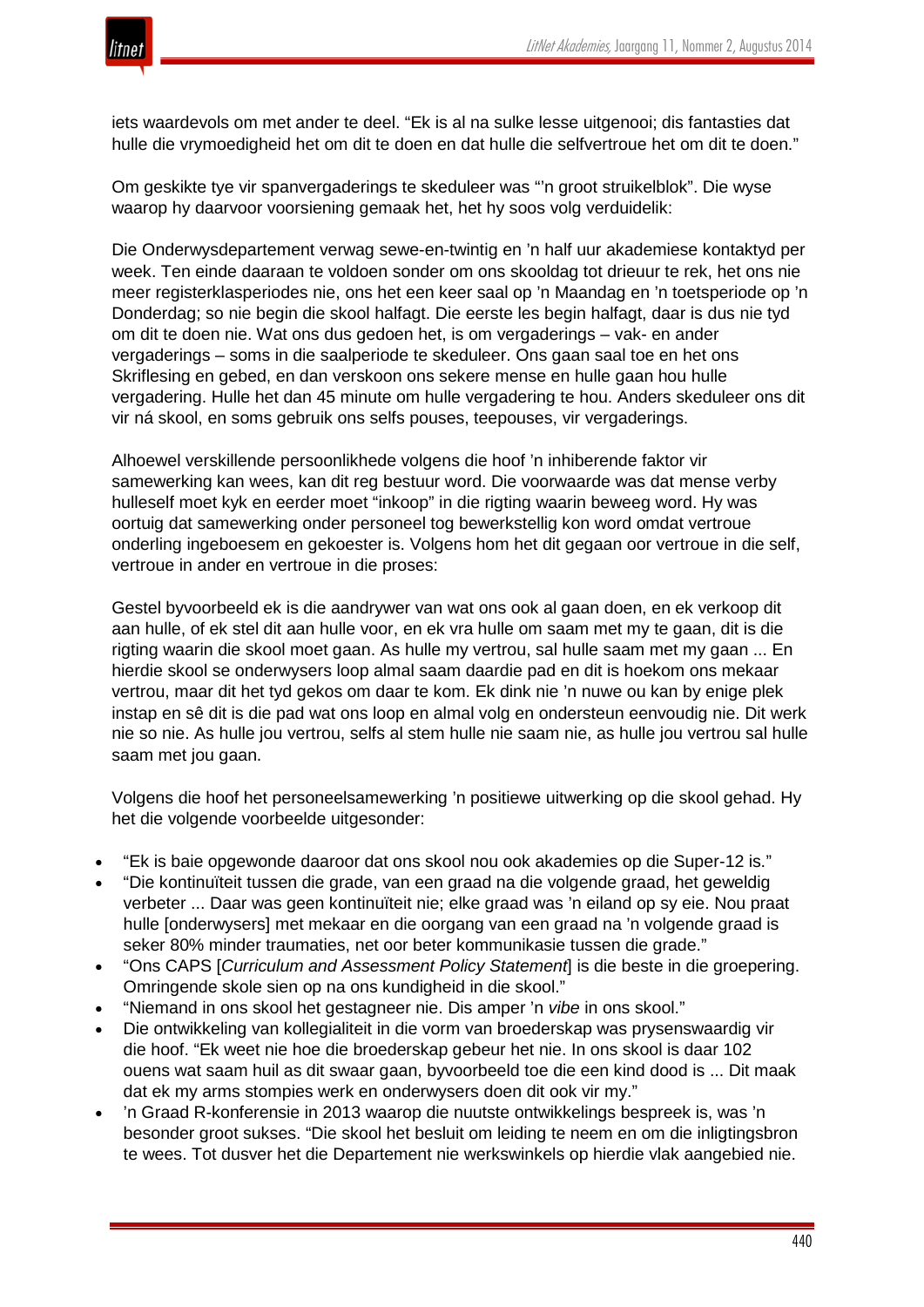

Dit het baie goed gewerk en ons het ongelooflike terugvoering gekry. Onderwysers het gedink dit was fantasties. Ons het ons intellektuele eiendom met mekaar gedeel."

Om 'n skool tot 'n leergemeenskap te transformeer verg die gedeelde en ondersteunende leierskap van skoolhoofde om 'n skoolkonteks te skep waarin onderwysers voortdurend kollektief kan leer (Fulton en Britton 2011:14; Gaspar 2010:4; Hord 2004:8; Cranston 2009:2; Hargreaves 2007:187; Stoll e.a. 2006:235; Richardson 2009:29; Williams 2010:4). Soos in hierdie studie aangedui, het die hoof as onderrigleier opgetree. As 'n onderrigleier het hy gefokus op en hom verbind tot die onderwysers se professionele leer en het hy skoolleierskap oor verskillende spanne in die skool versprei (McLaughlin en Talbert 2007:157). Onderrigleiers ondersteun die leerkultuur deur onderrigtyd te verskaf en geleenthede vir gesamentlike leer vir onderwysers te verskaf ten einde onderrig en leer in die skoolomgewing te verbeter (Gaspar 2010:27; Prytula 2013:5). As onderrigleiers eers gereelde spanvergaderings op die skoolrooster skeduleer, openbaar hulle 'n verbintenis tot die proses en die oogmerke van onderwysersamewerking, soos deur die skoolhoof in hierdie studie bewys is (Center for Teaching Quality 2008:8). Deur dit te doen, stel hulle ook personeellede in staat om gereeld kollektief saam te werk en hulle professionele verhoudinge te versterk.

Volgens die teorieë oor transformasionele leierskap behoort skoolhoofde hulle volgelinge aan te spoor tot hoër prestasievlakke deur die verwagtinge wat hulle stel en hulle verbintenis tot die bereiking van bepaalde doelwitte (Gaspar 2010:27; Middlehurst 2008:336; Prytula 2013:7), wat deur hierdie studie ondersteun word. Veral die skoolhoof se charisma het die vertroue van die personeel in die skoolhoof en die ontwikkeling van 'n samewerkende kultuur in die skool verseker (Printy, 2010:115; Sağnak, 2010:1145).

Volgens een van die dimensies van 'n professionele leergemeenskap is daar twee ondersteuningsvoorwaardes vir onderwysersamewerking, naamlik strukturele faktore en menslike vermoëns (Hord 2004:10), wat ook deur die skoolhoof in hierdie studie geïdentifiseer is. Hy het die verantwoordelikheid aanvaar om die nodige strukture tot stand te bring en tye in die skoolprogram in te ruim vir spanvergaderings. Sy strewe om onderwyserspanne in te stel word ook deur Gajda se eerste leidende beginsel van die samewerkingsteorie ondersteun: samewerking is gebiedend en onderwysers moet kollektief werk om die komplekse vraagstukke in skole die hoof te bied. Daar word ook meer bereik wanneer onderwysers gesamentlik werk as wanneer hulle onafhanklik werk (Centre for Comprehensive School Reform and Improvement 2009:1). Doeltreffende onderwysersamewerking hang egter af van positiewe persoonlike verhoudinge onder onderwysers, soos te kenne gegee word deur Gajda (2004:69) se vierde beginsel. Deur professionele verhoudinge ontwikkel onderwysers 'n sin van gedeelde verantwoordelikheid, 'n gemeenskaplike taal en die nodige kommunikasiekanale wat op vertroue berus (Katz en Earl 2010:29, 30; Hargreaves 2007:187; Supovitz e.a. 2010:35). Dit impliseer egter dat vertroue tussen personeellede kan ontwikkel eers as tyd en energie bestee is aan die skep van 'n toeganklike en doeltreffende kommunikasiestelsel in die skool.

In ooreenstemming met die samewerkingsteorie het die studie van Flemming (2007:23) getoon dat doeltreffende onderwysersamewerking van skoolhoofde verg om nou met onderwyserspanne saam te werk sodat wisselwerking met die onderwysers kan plaasvind ten einde hulle waardes, oortuigings en besorgdhede rakende die onderwys te begryp. Deur hulle professionele ervarings in hierdie vergaderings te deel, stimuleer onderwysers besprekings oor hulle professionele praktyk en help hulle om op mekaar se kundigheid te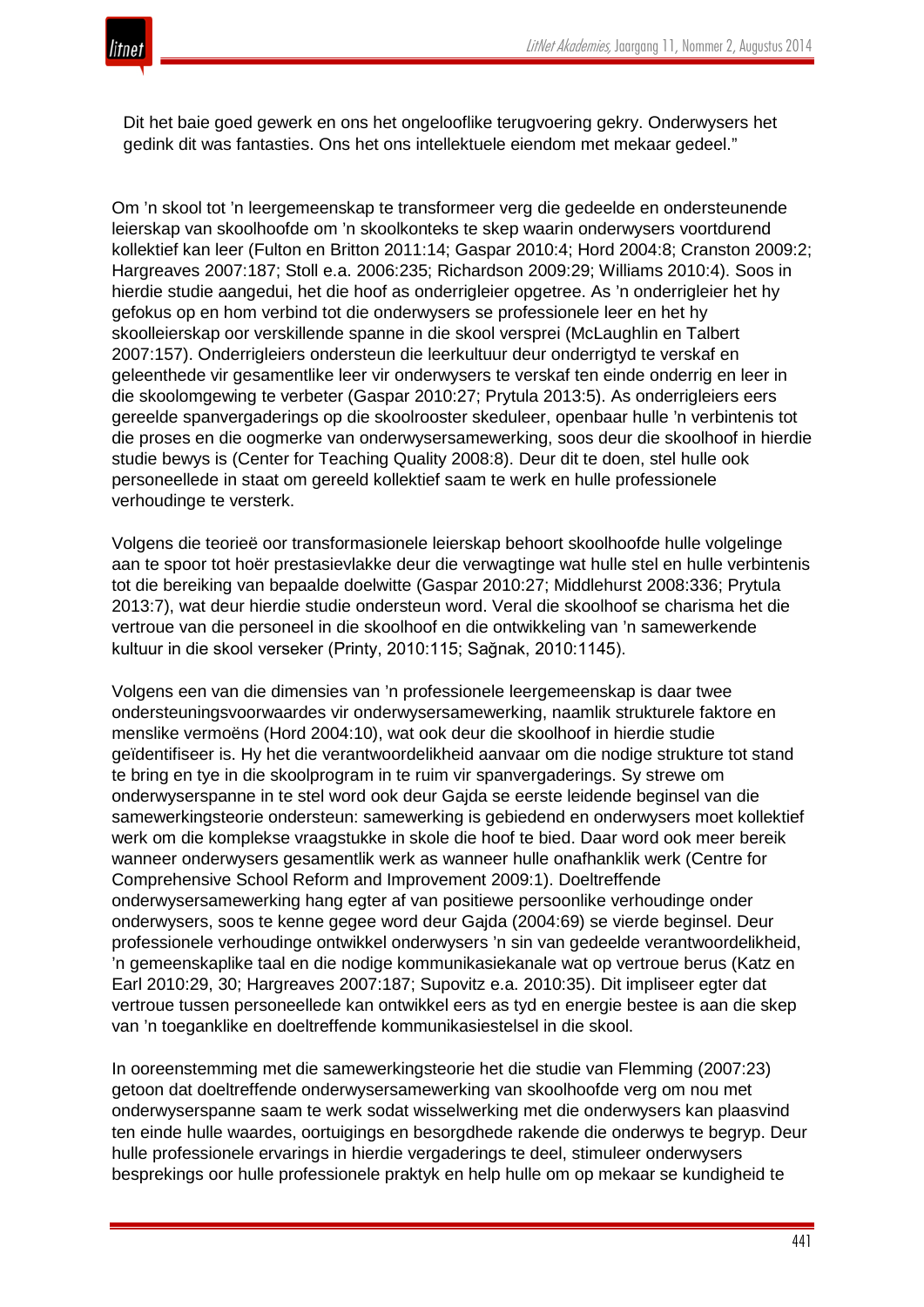

bou ter wille van volgehoue leer en verbetering (Centre for Comprehensive School Reform and Improvement 2009:1).

Volgens Lambert (1998:9) het almal "the potential and right to work as a leader". Hierdie grondbeginsel in Lambert se raamwerk het 'n paar implikasies (Dumas 2010:23):

- 1. Onderwysers moet in doeltreffende spanne ingedeel word ter wille van doeltreffende samewerking.
- 2. Skoolhoofde moet die inherente bevoegdheid van onderwysers om as leiers op te tree, aanvaar.
- 3. Die nodige geleenthede vir personeeldeelname aan besluitneming word verwag, aangemoedig en gegee.
- 4. Leierskapspanne word bemagtig om die nodige besluite wat hulle raak, te neem.
- 5. Strukture moet opgestel word om leierskapsverantwoordelikhede tussen personeel te roteer.

Ooreenkomstig Mitchell en Sackney (2001) se model van vermoëbou vir 'n leergemeenskap het die skoolhoof veral op die uitbouing van interpersoonlike vermoë gekonsentreer toe hy die fokus van individuele leer na spanleer verskuif het. Aan die kern van hierdie element lê kollektiewe praktyk en kollegiale verhoudinge. Die daarstelling van samewerkende spanne verg doeltreffende kommunikasie waarin personeel hulle kollektiewe ondersoek doen om gedeelde insigte in hulle professionele praktyk te ontwikkel met die oog op die verbetering van die professionele praktyk in die skool (Mitchell en Sackney 2001). Dit is noodsaaklik om te verseker dat onderwysers 'n positiewe ingesteldheid teenoor onderwysersamewerking het ten einde hulle professionele leer te versterk. Soos reeds genoem, moet vertroue ontwikkel word om dialoog tussen onderwysers aan die gang te sit.

Die model van Mitchell en Sackney (2001) ondersteun ook 'n leergemeenskap deur sowel horisontale as vertikale stratifisering. Horisontale stratifisering verseker dat die skoolhoof as fasiliteerder optree, eerder as kontroleur van werksaamhede, terwyl leierskap deur die hele skool gedeel word.

## **5. Ten slotte**

Die handelinge en gedrag van die skoolhoof in die studie ter ontwikkeling van samewerking in sy skool word deur verskillende modelle van leierskap en samewerkende leer bevestig. Hy het te kenne gegee dat sterk leierskap nodig was in die artikulering en bekendstelling van sy visie van professionele samewerking en 'n breë fokus op studenteleer. Soos in die studie getoon, is leierskap 'n kardinale element vir die strukturering van onderwysersamewerking. Hoewel die skoolkonteks en die skoolhoof se leierskapsbenadering die bevindinge beïnvloed het, het sy handelinge aspekte van die teorieë oor onderrig- en transformasionele leierskap en van modelle van samewerkende professionele ontwikkeling geopenbaar. Hy het sterk gekonsentreer op skooluitnemendheid, wat hy oortuig was bereik kon word deur horisontale en vertikale onderwysersamewerking. Doeltreffende prosedures en praktyke is ingestel om 'n egalige oorgang van 'n kultuur van isolasie na 'n professionele leergemeenskap te verseker. Uit die studie blyk dit dat die manifestering van teorieë oor leierskap en onderwysersamewerking die volgende implikasies vir leierskap deur 'n skoolhoof inhou by die daarstelling en ontwikkeling van 'n professionele leergemeenskap: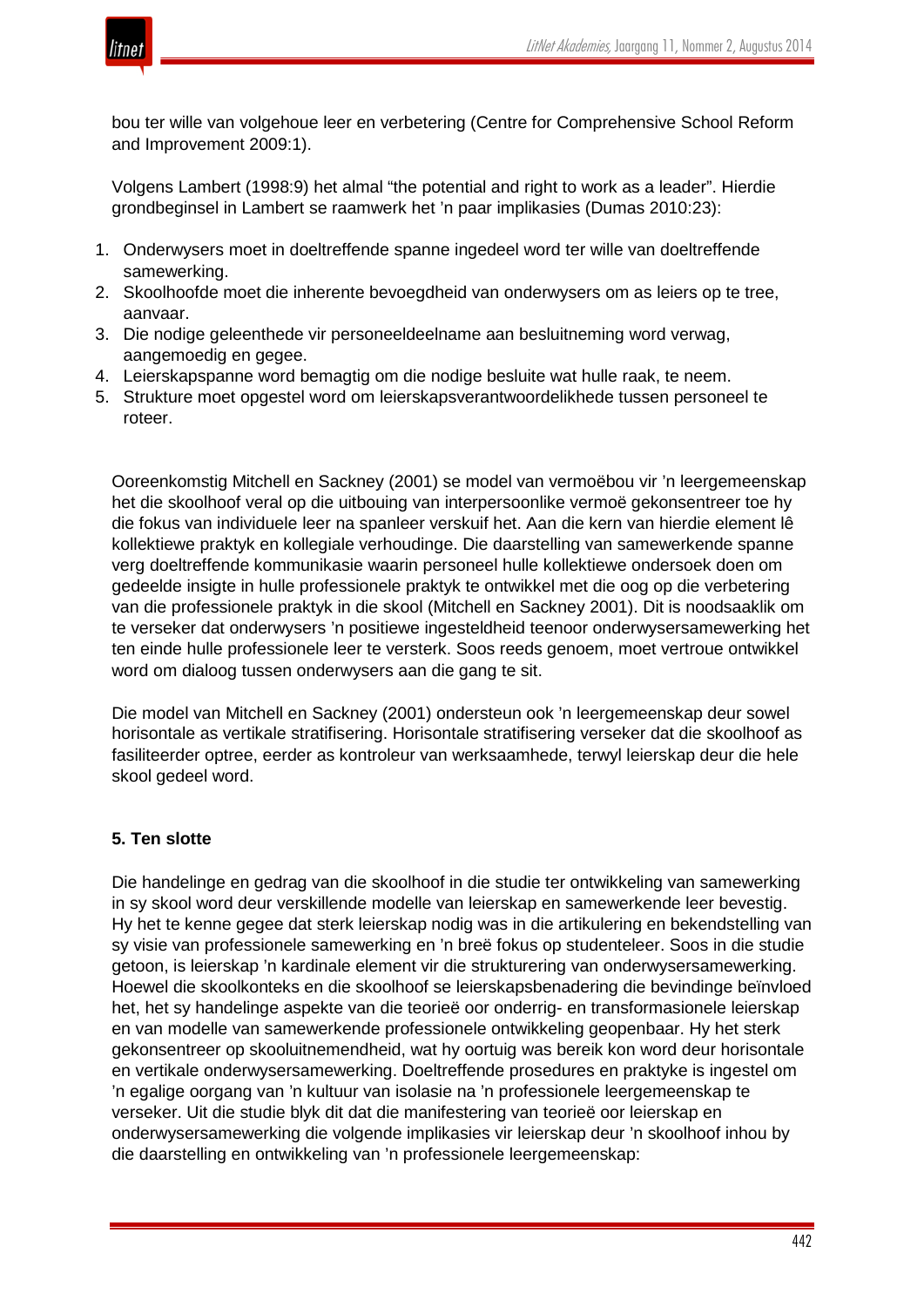

- Onderwysersamewerking verg 'n sterk fokus op skooldoelwitte. Die isolasie van onderwysers moet verwyder word en onderwysers moet in onderwysersamewerking begin glo en 'n duidelike begrip van die doel van samewerking hê. Die skeidsmure wat deur onderwyserisolasie opgerig word, laat nie onderwyserleer en die ontwikkeling van 'n kollektiewe verantwoordelikheid vir studenteleer toe nie.
- Die kundigheid van personeel moet erken en aangewend word ter wille van gedeelde leierskap in die skool.
- Onderwysersamewerking verg 'n duidelike struktuur en 'n gepaste tydrooster.
- Vertroue tussen die skoolhoof en die personeel is gebiedend vir geslaagde onderwysersamewerking.
- Onderwysersamewerking kos tyd, energie en toewyding om te ontwikkel.

Hierdie studie het die proses geïllustreer waardeur onderwysers se professionele ontwikkeling in skole getransformeer word deur te fokus op onderwysersamewerking as 'n hoeksteen van die bereiking van skooluitnemendheid deur onderwysers se samewerkende leer. Die bevindings bied 'n tentatiewe teoretiese raamwerk vir 'n beter begrip van onderwysersamewerking en hoe dit met sekere teorieë oor leierskap en onderwysersamewerking verband hou.

Op grond van hierdie studie word die volgende studieonderwerpe aanbeveel: Hoe sal verskillende skoolkontekste die leierskapspraktyke van skoolhoofde raak? Hoe kan hierdie praktyke op een lyn met teorieë oor en modelle van leierskap en samewerkende leer gebring word?

## **Bibliografie**

Bass, B.M. s.j. From transactional to transformational leadership: Learning to share the vision.http://strandtheory.org/images/From\_transactional\_to\_transformational\_-\_Bass.pdf (7 November 2013 geraadpleeg).

Bass, B.M. en B.J. Avolio. 1990. The implications of transactional and transformational, leadership for individuals, teams, and organizational development. *Research in Organizational Change and Development*, 4:231–72.

Blacklock, P.J. 2009. The five dimensions of professional learning communities in improving exemplary Texas elementary schools: A descriptive study. Ongepubliseerde doktorale proefskrif, University of North Texas.

Brouwer, P. 2011. Collaboration in teams. Ongepubliseerde doktorale proefskrif, Universiteit van Utrecht.

Center for Teaching Quality. 2008. From isolation to collaboration: Promoting teacher leadership through PLCs.http://www.teachingquality.org (7 November 2013 geraadpleeg).

Centre for Comprehensive School Reform and Improvement. 2009. Professional learning communities: What is a PLC? http://www.centerforcsri.org/plc/literature.html (21 Januarie 2013 geraadpleeg).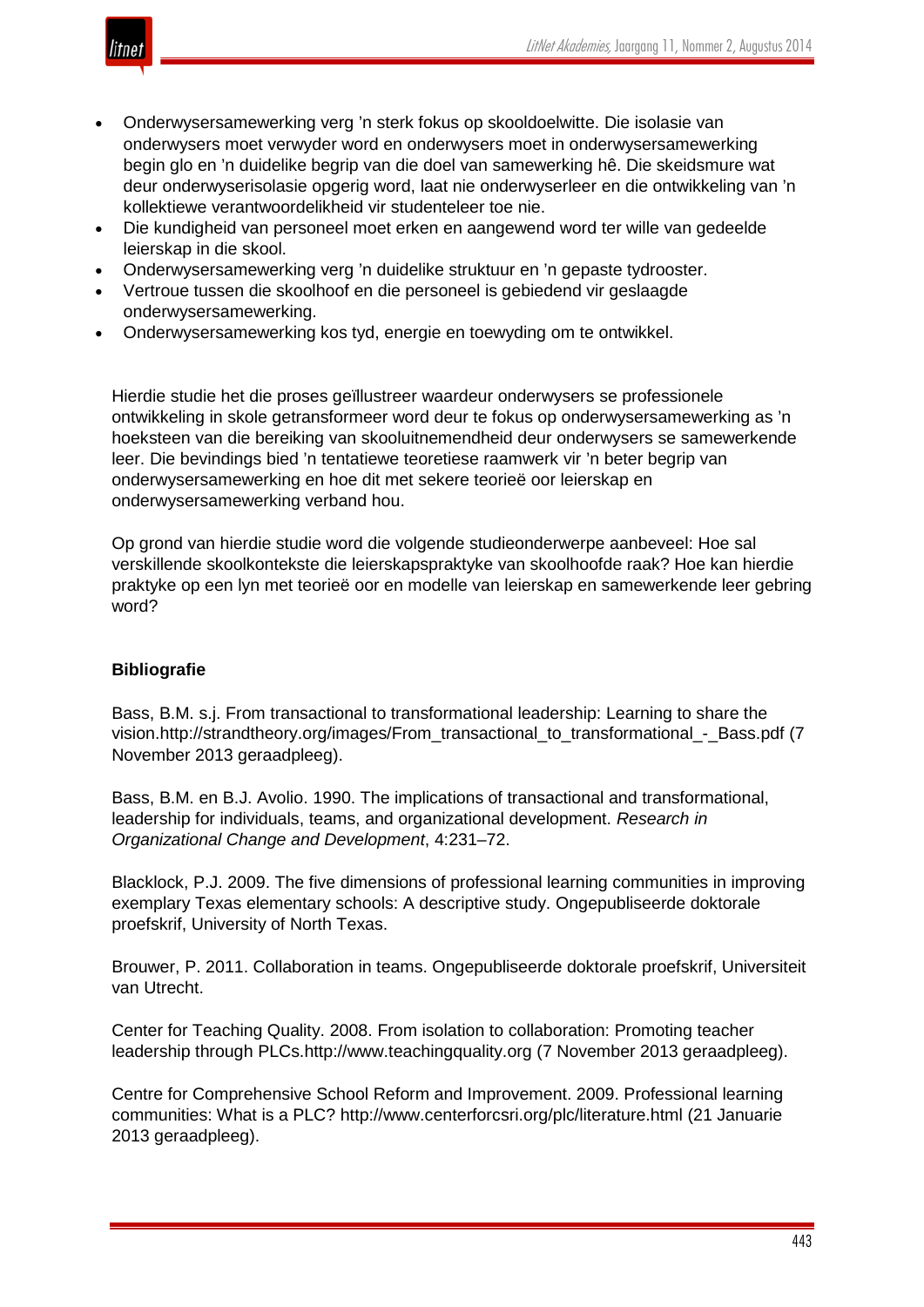

Chappuis, S., J. Chappuis en R. Stiggins. 2009. Supporting teacher learning teams. *Educational Leadership*, 66(5):56–60.

Chenoweth, K. 2009. It can be done, it's being done, and here's how. *Phi Delta Kappan,* 91(1):38–43.

Cranston, J. 2009. Holding the reins of the professional learning community: Eight themes from research on principals' perceptions of professional learning communities. *Canadian Journal of Educational Administration and Policy*, 90:1–22.

Creswell, J.W. 2007. *Qualitative inquiry and research design: Choosing among five approaches.* 2de uitgawe Thousand Oaks, CA: Sage Publications.

Darling-Hammond, L., R.C. Wei, A. Andree, N. Richardson en S. Orphanos. 2009. Professional learning in the learning profession: A status report on teacher development in the United States and abroad. Dallas, TX: National Staff Development Council. http://www.nsdc.org/news/NSDCstudy2009.pdf (13 November 2013 geraadpleeg).

Departement van Basiese Onderwys. 2011. Integrated Strategic Planning Framework for Teacher Education and Development in South Africa. Technical Report: Basic Education and Higher Education and Training.http://getideas.org/resource/integrated-strategicplanning-framework-teacher-education-and-development-south-af (16 Januarie 2013 geraadpleeg).

Denzin, N.K. en Y.S. Lincoln. 2008. *Collecting and interpreting qualitative materials*. Thousand Oaks: Sage Publications.

DuFour, R. en R.J. Marzano. 2009. High-leverage strategies to principal leadership. *Educational Leadership*, 66(5):62–8.

Dumas, C.M. 2010. Building leadership: The knowledge of principals in creating collaborative communities of professional learning dispositions. Ongepubliseerde doktorale proefskrif, University of Nebraska-Lincoln.

Ertesvåg, S.K. 2011. Improving teacher collaboration: The role of classroom characteristics and individual factors on teachers' collaboration: A latent growth curve approach. Referaat gelewer op die International Congress for School Effectiveness and Improvement: Linking Research, Policy and Practice to Promote Quality in Education, Limassol, Ciprus. 4–7 Januarie. http://www.icsei.net/icsei2011/Full Papers/0090.pdf (9 November 2013 geraadpleeg).

Everard, K.B. en G. Morris. 1996. *Effective school management*. 3de uitgawe. Londen: Paul Chapman.

Fulton, K. en T. Britton. 2010. STEM teachers in professional learning communities: A knowledge synthesis.http://www.wested.org/online\_pubs/resource1097.pdf (21 Januarie 2013 geraadpleeg).

—. 2011. STEM teachers in professional learning communities: From good teachers to great teaching.http://nctaf.org/wp-content/uploads/2012/01/1098-executive-summary.pdf (18 November 2013 geraadpleeg).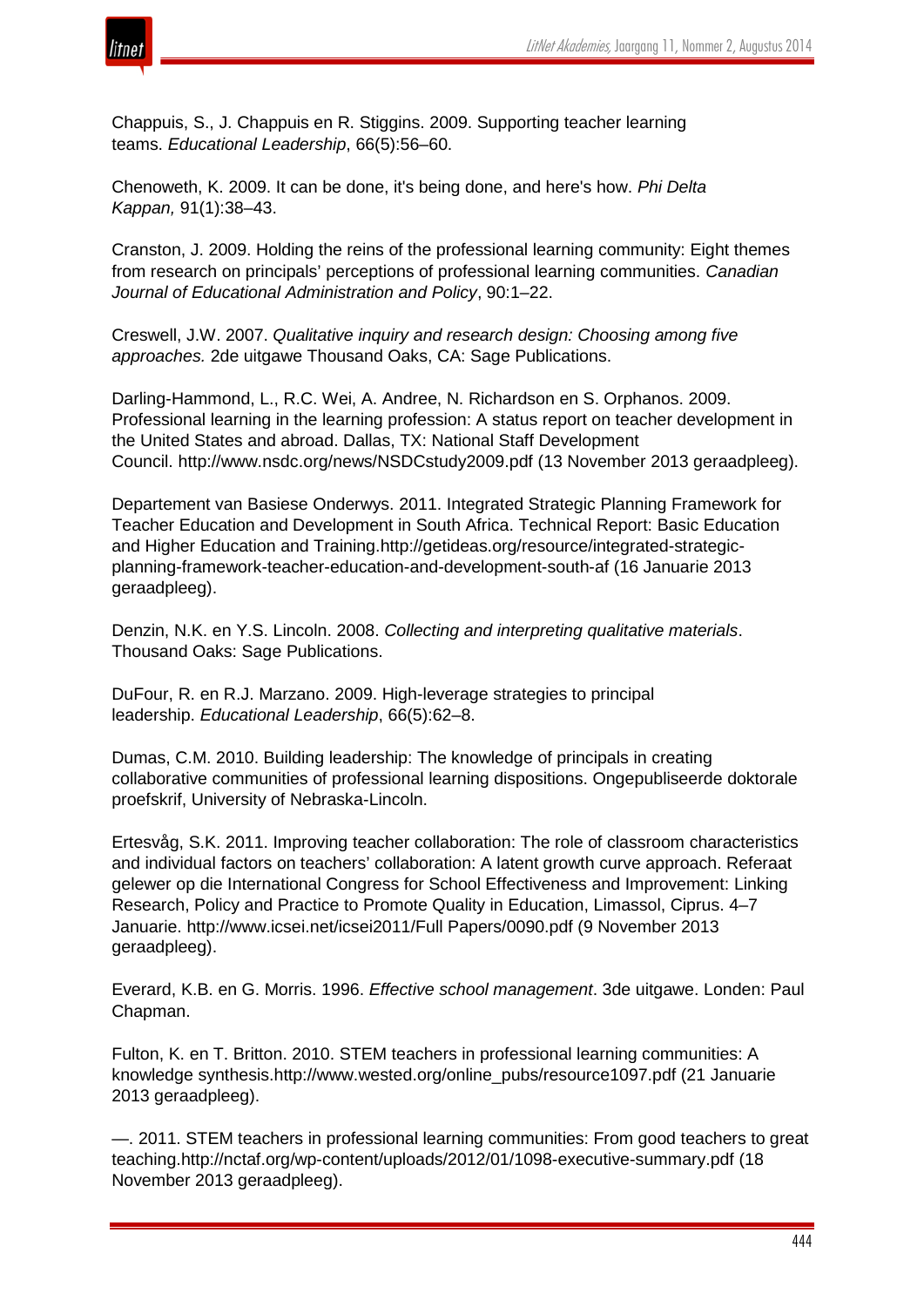

Gajda, R. 2004. Utilizing collaboration theory to evaluate strategic alliances. *American Journal of Evaluation*, 25(1):65–77.

Gaspar, S. 2010. Leadership and the professional learning community. Ongepubliseerde doktorale proefskrif, University of Nebraska-Lincoln.

Glasspool, T.S. 2007. Socialization of Pennsylvania high school principal succession. Ongepubliseerde doktorale proefskrif, University of Pittsburgh.

Goddard, Y.L., R.D. Goddard en M. Tschannen-Moran. 2008. A theoretical and empirical investigation of teacher collaboration for school improvement and student achievement in public elementary schools. *Teachers College Record*, 109(4):877–96.

Greer, J.A. 2012. Professional learning and collaboration. Ongepubliseerde doktorale proefskrif, Virginia Polytechnic Institute and State University.

Gribich, C. 2013. *Qualitative data analysis: An introduction*. Londen: Sage Publications.

Hallinger, P. 2003. Leading educational change: Reflections on the practice of instructional and transformational leadership. *Cambridge Journal of Education,* 33:329–52.

Hargreaves, A. 2007. Sustainable professional learning communities. In Stoll en Louis (reds.) 2007.

Heaney, L. 2004. Leading professional development: A case study. *The International Journal of Educational Management*, 18(1):37–48.

Hord, S.M. 1997. Professional learning communities: What are they and why are they important? *Issues ... about Change*, 6(1):1–8.

—. 2004. Professional learning communities: An overview. In Hord (red.) 2004.

Hord, S.M. (red.). 2004. *Learning together, leading together.* New York: Teachers College Press.

Huffman, J.B. en K.K. Hipp (reds.). 2003*. Reculturing schools as professional learning communities.* Oxford: Scarecrow Education.

Jakicic, C. 2009. How principals can make a difference. http://wvde.state.wv.us/principalsinstitute/institute08- 09/docs\_spring/SpringDay02\_Jakicic\_PLC\_Handout.pdf (6 Februarie 2013 geraadpleeg).

James, C.R., G. Dunning, M. Connolly en T. Elliott. 2007. Collaborative practice: A model of successful working in schools. *Journal of Educational Administration,* 45(5):541–55.

Johnson, B. en L. Christensen. 2012. *Educational research. Quantitative, qualitative, and mixed approaches.* 4de uitgawe. Thousand Oaks: Sage Publications.

Katz S. en L. Earl. 2010. Learning about networked learning communities*. School Effectiveness and School Improvement*,21(1):27–51.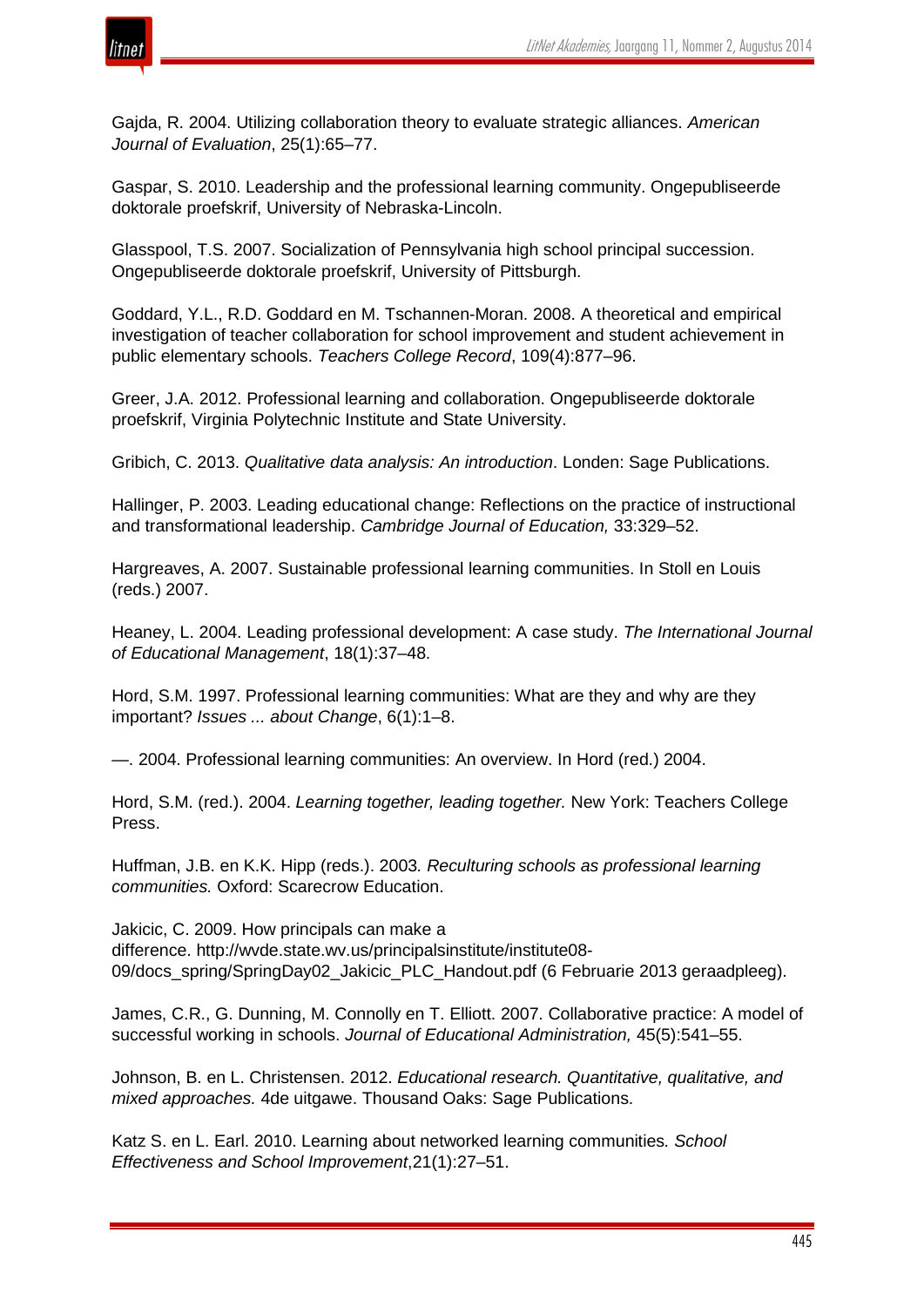

Kezar, A.J., R. Carducci en M. Contreras-McGavin. 2006. Rethinking the "L" word in higher education: The revolution of research on leadership. ASHE Higher Education Report, 31(6). New York: Jossey-Bass.https://nclp.umd.edu/resources/bookreviews/BookReview-Rethinking the L Word in Higher Education-Drennen-2011.pdf (18 November 2013 geraadpleeg).

Lambert, L. 1998. *Building leadership capacity in schools.* Alexandria, VA: Association for Supervision and Curriculum Development.

Lockhorst, D., J. van der Pol en W. Admiraal. 2008. A descriptive model of teacher communities: Proceedings of the 6th International Conference on Networked Learning.http://igitur-archive.library.uu.nl/ivlos/2009-0106-200613/lockhorst - a descriptive model.pdf (15 Januarie 2013 geraadpleeg).

Louis, K.S., B. Dretzke en K. Walhstrom. 2010. How does leadership affect student achievement: Results from a national US survey. *School Effectiveness and School Improvement,* 21(3):315–36.

Maistry, S.M. 2008. Towards collaboration rather than co-operation for effective teacher professional development in South Africa: Insights from social practice theory. *Southern African Review of Education*, 14(1):119–42.

Maree, K. 2010. *First steps in research*. Pretoria: Van Schaik.

McLaughlin, M.L. en J.E. Talbert. 2007. Building professional learning communities in high schools: Challenges and promising practices. In Stoll en Louis (reds.) 2007.

—. 2010. Professional learning communities: Building blocks for school culture and student learning. *Voices in Urban Education*, Lente, ble. 35–45. http://www.stanford.edu/group/susecrc/cgi-bin/drupal/sites/default/files/Professional\_Learning\_Communities.pdf (12 November 2013 geraadpleeg).

Middlehurst, R. 2008. Not enough science or not enough learning? Exploring the gaps between leadership theory and practice. *Higher Education Quarterly*, 62(4):332–9.

Mitchell, D. en L. Sackney. 2001. Building capacity for a learning community. *Canadian Journal of Educational Administration and Policy*,

19. http://www.umanitoba.ca/publications/cjeap/articles/mitchellandsackney.html (6 November 2013 geraadpleeg).

Moller, G. 2006. Teacher leadership emerges within professional learning communities. *Journal of School Leadership*, 16(5):520–33.

Nehring, J. en G. Fitzsimons. 2011. The professional learning community as subversive activity: Countering the culture of conventional schooling. *Professional Development in Education*, 37(4):513–35.

Nieuwenhuis, J. 2010a. Introducing qualitative research. In Maree (red.) 2010.

—. 2010b. Analysing qualitative data. In Maree (red.) 2010.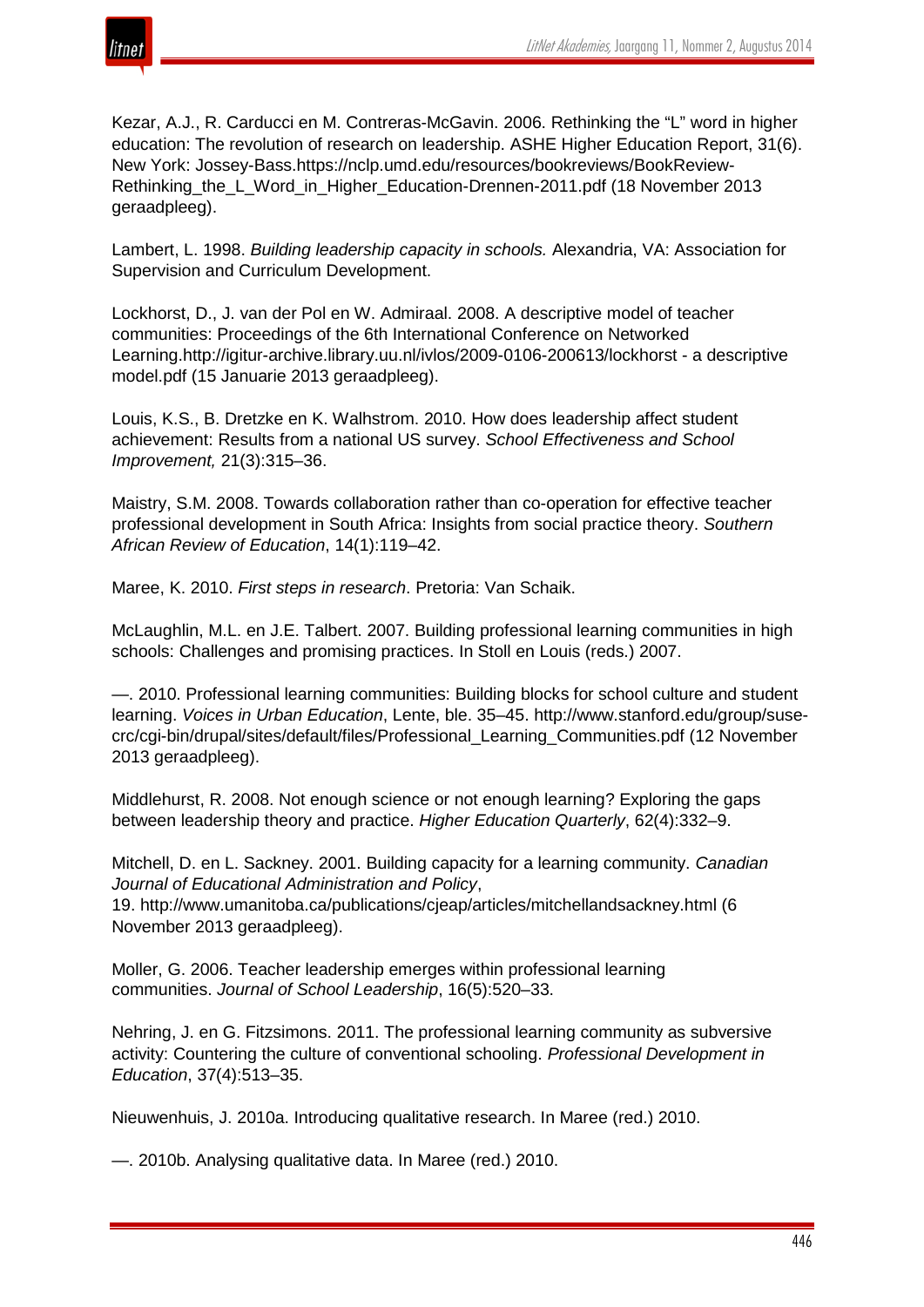

Norris, C.J., B.G. Barnett, M.R. Basom en D.M. Yerkes. 2002. *Developing school leaders. A working model: The learning community in action*. New York: Teachers' College, University of Columbia.

Olivier, K.F. en K.K. Hipp. 2006. Leadership capacity and collective efficacy: Interacting to sustain student learning in a professional learning community. *Journal of School Leadership*, 16(5):505–19.

Outhouse, C.M. 2012. Evaluating the role of principals in teacher teams: A longitudinal analysis of principal involvement and impact in a district-wide initiative to increase teacher collaboration. Ongepubliseerde doktorale proefskrif, University of Massachusetts, Amherst.

Piccardi, J.M. 2005. Principals' perceptions of factors affecting teacher collaboration in elementary schools. Ongepubliseerde doktorale proefskrif, Johnson and Whales University, Rhode-eiland, Engeland.

Printy, S. 2010. Principals' influence on instructional quality: Insights from US schools. *School Leadership and Management*, 30(2):111–26.

Prytula, M. 2013. Toward instructional leadership: Principals' perceptions of large-scale assessment in schools.*Canadian Journal of Educational Administration and Policy*, 140:1– 30.

Raihani. 2008. An Indonesian model of successful school leadership. *Journal of Educational Administration*, 46(4):481–96.

Republiek van Suid-Afrika. 2013. Report on the annual assessment of 2013.http://www.education.gov.za/LinkClick.aspx?fileticket=Aiw7HW8ccic=&tabid=36http://w ww.centerforcsri.org/plc/literature.html (23 April 2014 geraadpleeg).

Richardson, M.A. 2009. Perceptions of principals from high and low performing elementary schools concerning schools as professional learning communities. Ongepubliseerde doktorale proefskrif, Walden University of Minneapolis, Minnesota.

Robbins, S.P. en D.A. Decenzo. 2007*. Fundamentals of management: Essential concepts and applications.*5de uitgawe. Upper Saddle River, NJ: Pearson, Prentice Hall.

Rodrigues-Campos, L., R. Rincones-Gomez en J. Shen. 2005. Secondary principals' educational attainment, experience, and professional development in the USA. *International Journal of Leadership in Education*, 8(4):309–19.

Sağnak, M. 2010. The relationship between transformational school leadership and ethical climate. *Educational Sciences: Theory and Practice*, 10(2):1135–52.

Saldaňa, J. 2009. *The coding manual for qualitative researchers.* Londen: Sage Publications.

Senge, P. 1990. *The fifth discipline*. New York: Doubleday.

Sigurðardóttir, A.K. 2010. Professional learning community in relation to school effectiveness. *Scandinavian Journal of Educational Research*, 54(5):395–412.